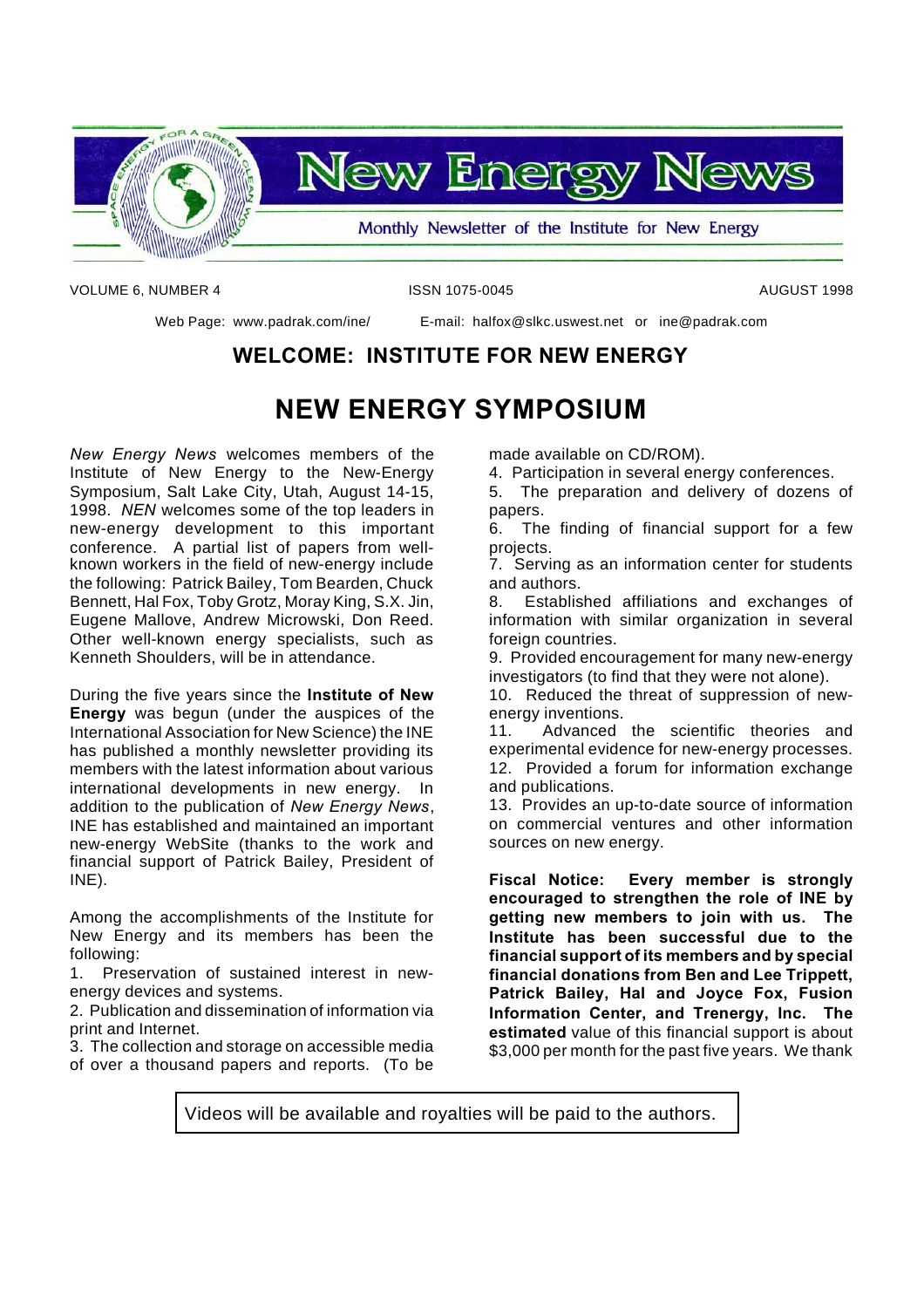all of those (members and others) who have supported the important work of INE.

#### **WELCOME TO THE 1998 INE SYMPOSIUM**

By Patrick Bailey, President of the INE and Hal Fox, Editor of NEN

The Officers, Board Members, and staff of the INE and FIC welcome all of the participants to the first INE Symposium! The INE is proud and pleased to present this symposium, and will have all of the formal papers presented documented in a Proceedings of this symposium, which will be published in the next issue of the *Journal of New Energy*, and mailed to attendees.

Since its birth in 1993, the INE has always been very supportive of other organizations and conferences that have been interested in new forms of energy conversion, advanced physics, and the politics that seems to slow the progress of the emergence of these new sciences into the open and public sectors. We applaud the past efforts of the International Association of New Science (IANS) who, with INE member's assistance, sponsored four International Symposiums on New Energy (the 1993-1997 ISNE's), whose proceedings are still available. As the IANS terminated its activities in early 1998, the INE is now taking the lead in researching and reporting on all new advances in these fields, and in promoting the conferences to present and publish the theories, results, and repeatable data that are emerging in these advanced fields.

The INE will also continue to work closely with other international organizations that are interested in these areas, such as the Advanced Energy Network in South Africa, *Antigravity News and Space Drive Technology* in Georgia, *Cycles* in Australia, KeelyNet in Texas, the Planetary Association for Clean Energy (PACE) in Canada, and many other groups and publications within the US, Germany, and Japan. Address and contacts for these and other groups can be found in the *NEN* and in the INE Website.

Let us work together: ask, seek, find, and achieve great goals!

# **Fusion Briefings**

#### **A NOTE ON LOW ENERGY NUCLEAR REACTIONS IN CONDENSED MATTER**

Dan Chicea, University "Lucian Blaga" of Sibiu, (Email: dchicea@vectra.sibiu.ro)

Since the first announcement [1] where the authors hypothesized that nuclear fusion of deuterium nuclei occurred at low temperature, without any external acceleration, experimental work both for validating and for invalidating the statement has been done all over the world [2, 3, 4], in sophisticated and in poorly equipped laboratories as well. The main objection against the existence of low energy nuclear reactions is the non-concordance between the excess heat resulted from the experiments and the level of nuclear radiation detected, which was much lower than it was expected to be, should the  $d + d$  nuclear reactions be the cause. In addition, there was firm belief among trained nuclear scientists that low-energy nuclear reactions were not possible.

In order to convince a nuclear physicist that nuclear reactions occurred in condensed matter, the nuclear signature, also called "nuclear ashes", should be present; i.e. gamma rays, charged particles or neutrons should be detected during the experiment, or considerable isotopic concentration changes must be revealed in the sample after the experiment, measured in exactly the same conditions as before the experiment. The low-energy nuclear transmutations, have been experimentally confirmed by isotopic concentration changes in the samples [5, 6] which isotopic changes are produced through a yet incompletely known mechanism, without any emission of neutrons, charged particles or gamma radiation and which, I believe, in certain conditions, might proceed in the classical known manner.

It is worth noting that the Coulomb barrier encountered by two approaching nuclei, trapped in the lattice of a metal such as palladium or titanium, can be significantly reduced by the electron screening [7, 8, 9, 10], especially in the locations where the electron concentration is increased, such as the interface between different metallic layers [6] or near the surface of a metal connected to a negative electric potential, as it is described in [8] and [9]. The "free" electron concentration in a metal is increased by loading the lattice with deuterium or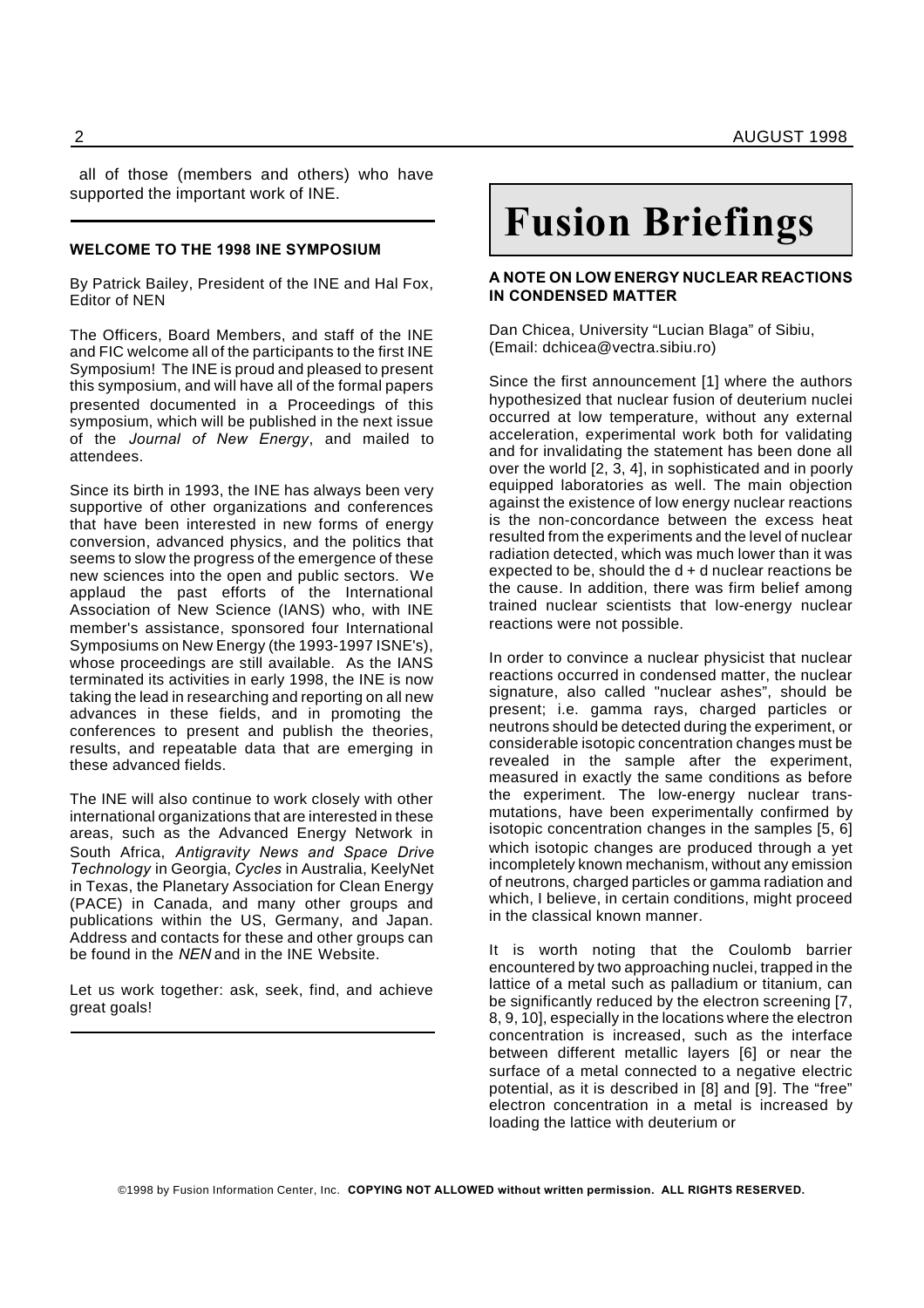hydrogen, simply because the sample keeps being electrically neutral absorbing an extra-electron with each absorbed nucleus.

Therefore in the regions where the loading factor is close to 2, like in titanium, the "free" electron concentration might be close to 3 times the concentration in neutral titanium, leading to a considerable increase of the penetrability of the Coulomb barrier [10]. In addition, the flow of electrons through the metal electrode is an additional source of electrons and of electron screening [11].

Electron clusters carrying a small concentration of positive ions with the same velocity as the electron [12, 13] can act like a microscopic particle accelerator and can produce nuclear reactions at the impact with a target. It is well known that the fracturing of crystal lattices [14, 15] produces high voltages. In a metal lattice, the fracto-emission is produced in the nanosecond duration of the high voltage before the voltage disappears by conduction through the metal lattice. Electron clusters are produced by high local potential gradients and high current, so they might be produced between the fresh faces of a crack [12], [13] in a metal like Ti or Pd, produced by the large strain caused by the difference in D concentration.

Also the frequency of the deuteron energy fluctuation, as presented in the frame of a simple model in [16], can be increased in certain non-equilibrium conditions created by the strain produced by a high loading ratio in certain spots of the sample.

The effect of the energy fluctuation and of the reduced Coulomb barrier, combined with the microscopic level acceleration produced by the micro-cracks caused in the sample by lattice strain which accompanies the delta-epsilon phase transitions in deuterided titanium having a loading factor around 1.7, at temperatures close to 22°C [17], might be some of the factors which trigger the shift, the turn of the mechanism of low energy nuclear transmutation to the known classical manner, by penetrating the Coulomb barrier and producing neutrons and tritium from D-D reactions, with a very low rate. This rate might seldom become detectable, but can not stand as an explanation for the excess heat or for the isotope concentration changes in the samples used in hydrogen isotopes loading experiments.

Recently, we performed experimental work to verify the possibility of the low energy nuclear reactions to

proceed in condensed matter by monitoring the low intensity neutron emission from TiDx systems. Three

kind of experiments have been done; first the neutron emission from Ti slabs while loading them with deuterium at temperatures between 500° and 800 °C from the gas phase, a pressures around 6 Mpa, second, the neutron emission during the heating of the samples in deuterium gas and maintaining them for hours, and third, the neutron emission during ultra-fast cooling the loaded samples at 77K and maintaining them for hours, have been monitored. All the three kind of runs, each repeated several times with different samples, reveal low intensity fast neutron emission in bursts, randomly distributed over the time span of the experiment, presenting count rates above three standard deviations of the background. These results, which will be submitted soon to be published, are similar with those published in [18, 19] and confirm the hypothesis presented here, that in certain conditions, in condensed matter, in a rich electron environment and a high concentration of hydrogen isotopes nuclei, the rate of nuclear reactions can be considerably increased, leading to the emission of nuclear radiation which, intermittently, can rise above the background and become detectable.

A possible direction for further experimental work might be to identify the conditions which catalyze the low energy nuclear transmutation and make them proceed in the novel reported way [5, 6], without emitting any kind of nuclear radiation and the conditions which then proceed in the classical manner, emitting nuclear radiation. Another promising direction consists in the direct process of creating high-density charge clusters as reported in the recent works [20, 21], as contrasted to the tedious process of loading a metal electrode with hydrogen isotopes until it become brittle and starts producing charge clusters at random times and places.

#### Acknowledgments

I am especially indebted to Hal Fox and Peter Gluck for their accurate suggestions and kind guidance.

#### **REFERENCES**

1. M. Fleischmann, S. Pons, "Electrolytically Induced Nuclear Fusion of Deuterium," *J. Electroanal. Chem*., 261, 301, 1989.

- 2. Proc. ICCF3, October 1992, Nagoya, Japan.
- 3. Proc. ICCF4, December 1993, Lahaina, Maui.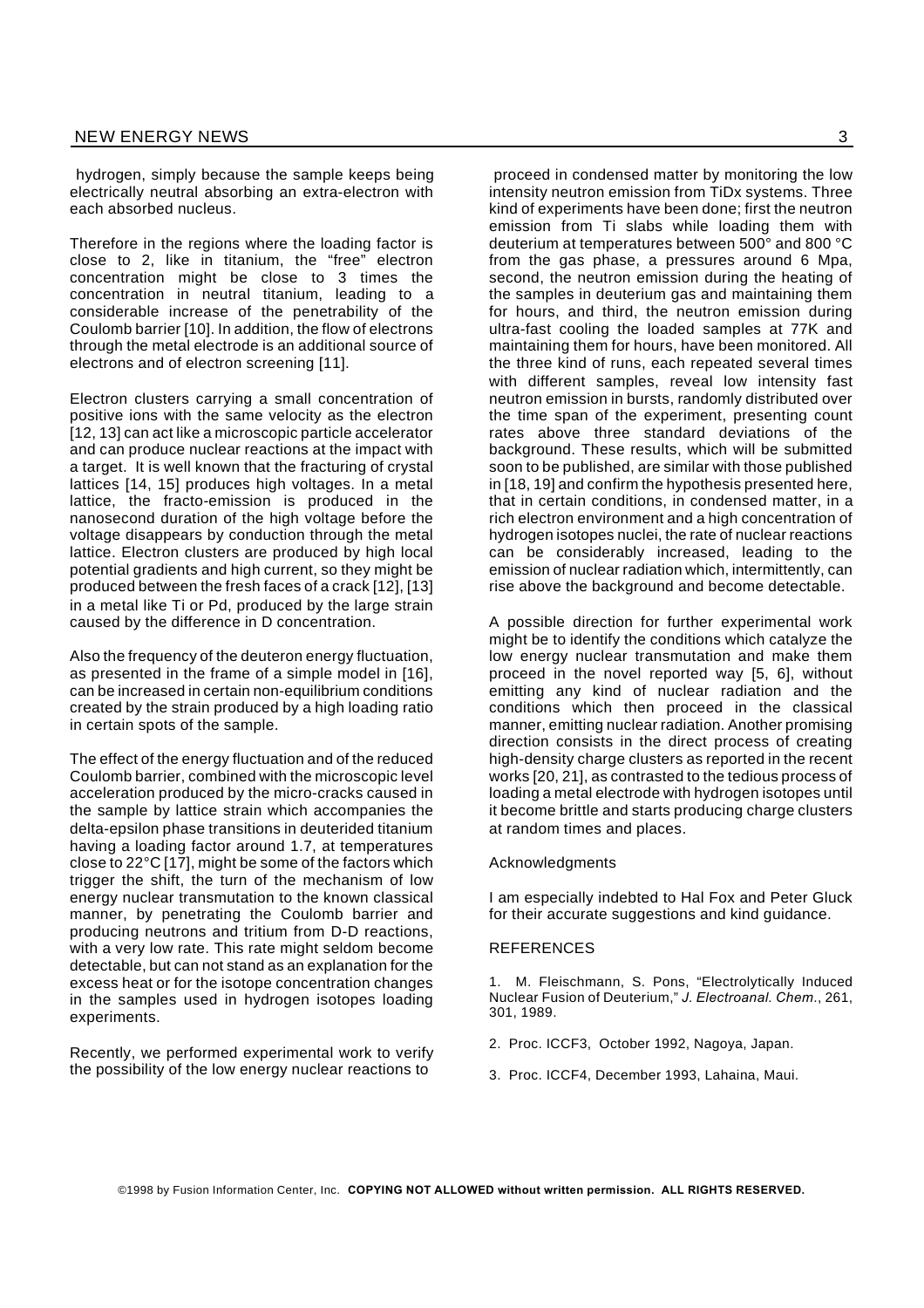4. Proc. ICCF5, Monaco, April 1995.

5. G.H. Miley et al., "Quantitative Observation of Transmutation Products Occuring in Thin-Film Coated Microspheres During Electrolysis," *Progress in New Hydrogen Energy*, vol.2, pp 629, 1997.

6. G.H. Miley, "Nuclear Transmutations in Thin-Film Nickel Coatings Undergoing Electrolysis," ILENR 2, Texas A & M, September 1996; *J. New Energy*, vol 1, no 3, pp 5-30.

B. Delley, "Effect of Electronic Screening on Cold-Nuclear-Fusion Rates," *Europhysics Letters* , vol 10 no 4, p 347, 1989.

8. D. Chicea, "About Nuclear Coulomb Barrier and the Electron Over-Concentration," Proc. the Sixth International Conference on Cold Fusion, ICCF6, Hokaido, Japan, October 1996.

9. D. Chicea, "Electron Screening and the Cold Fusion in Condensed Matter," *Cold Fusion*, Issue no 14, pp 2-3, 1995. @@@

10. D. Chicea, "About Nuclear Reactions in Condensed Matter," accepted to be published in Proceedings Supplement of Balkan *Physics Letters*, Vol. 5.

11. M. Rambaut, "Capillary Fusion Through Coulomb Barrier Screening in Turbulent Processes Generated by a High Intensity Current Pulses," *Phys. Lett. A*, 163 pp. 335-342, 1992.

12. S.X Jin, H. Fox, "Characteristics of High - Density Charge Clusters: A Theoretical Model," *Journal of New Energy*, vol. 1 no. 4.

13. K. Shoulders, S. Shoulders, "Observations of the Role of Charge Clusters in Nuclear Cluster Reactions," *Journal of New Energy*, vol. 1 no. 3, 1996.

14 K. Yasui, "Fractofusion Mechanism," *Fusion Technology*, 22, 400, 1992.

15. T. Takeda, T. Takizura, "Fractofusion Mechanism," *J.*

#### **COLD FUSION BIBLIOGRAPHY**

Just updated and revised, the most complete bibliography of New Energy research papers and articles [predominantly cold fusion] is available again from the Fusion Information Center on 2 disks [PC]. Containing over 2500 references, it traces the progress of cold fusion research since its beginning in 1989 through the abstracts and articles published in Fusion Facts, the world's first cold fusion newsletter/magazine, and abstracted from other scientific publications. Specify WordPerfect v6.1 version, or ASCII version. \$15.00 ppd.

*of the Phys. Soc. of Japan*, vol. 55, no. 9, 3073, 1989.

16. D. Chicea, "About Energy Fluctuations and the Low Energy Nuclear Reactions in Condensed Matter," *Elemental Energy*, no. 22, 36, 1997.

17. J. F. Fernandez, F. Cuevas, M. Alguero, C. Sanchez, "Experimental Investigations of Neutron Emissions During Thermal Cycling of TiDx (X?2.00)," *Fusion Technology* 31, 237, 1997.

18. M. Alguero, J.F. Fernandez, F. Cuevas, C. Sanchez, "An Interpretation of Some Postelectrolysis Nuclear Effects in Deuterated Titanium," *Fusion Technology*, 29, 390, 1996.

19. F. Celani, A. Spallone, F. Croce, L. Storeli & all, "Search for Ennancement of Neutron Emission from Neutron Irradiated, Deuterided, High-Temperature Superconductors in a very Low Background Environment,' *Fusion Technology*, 22, 181, 1992.

20. H. Fox, S.X. Jin, "Operating the LANT Transmutation Reactor: A Preliminary Report," *Journal of New Energy*, vol. 2, no. 3, pp 110.

21. H. Fox, "Do Thorium Daughter Products Explain LANT Experiment?" *Journal of New Energy*, vol. 2, no. 3-4, pp 20.

| Dan Chicea             | Phone: 40-69-233388 (home) |
|------------------------|----------------------------|
| University of SIBIU,   | 40-69-211338 (Univ.)       |
| Physics Dept.          | Fax: 40-69-210512          |
| Str. Dr. Ion Ratiu 10, | e-mail:                    |
| Sibiu, 2400, Romania   | dchicea@ceres.sibiu.ro     |
|                        | dchicea@vectra.sibiu.ro    |

#### **TRANSMUTATION & XeCl EXIMER LASER**

Vincenzo Nassisi (Univ. Lecce, Dept. Phys., Natl. Inst Nucl. Phys. Lecce, Italy), "Transmutation of Elements in Saturated Palladium Hydrides by an XeCl Excimer Laser," *Fusion Technol.*, vol 33, no 4, July 1998, pp 468-475, 27 refs, 8 figs.

#### AUTHOR'S ABSTRACT

Transmutation of elements in Pd hydrides with gas loading instead of liquid electrochemistry has been observed. The number of elements found increased for deuterated Pd samples processed with an XeCl excimer laser. The processing times were less than and more than 60 days, and some samples became incandescent when they were put into contact with air. The Pd-processed samples were analyzed with a scanning electron microscope and an electron probe microanalyzer; **many pits on the surfaces of the samples were found along with the transmutation of many elements** - Al, Au, C, Ca, Fe, Mg, Na, Nd, Ni, O, S, and Si - while the quartz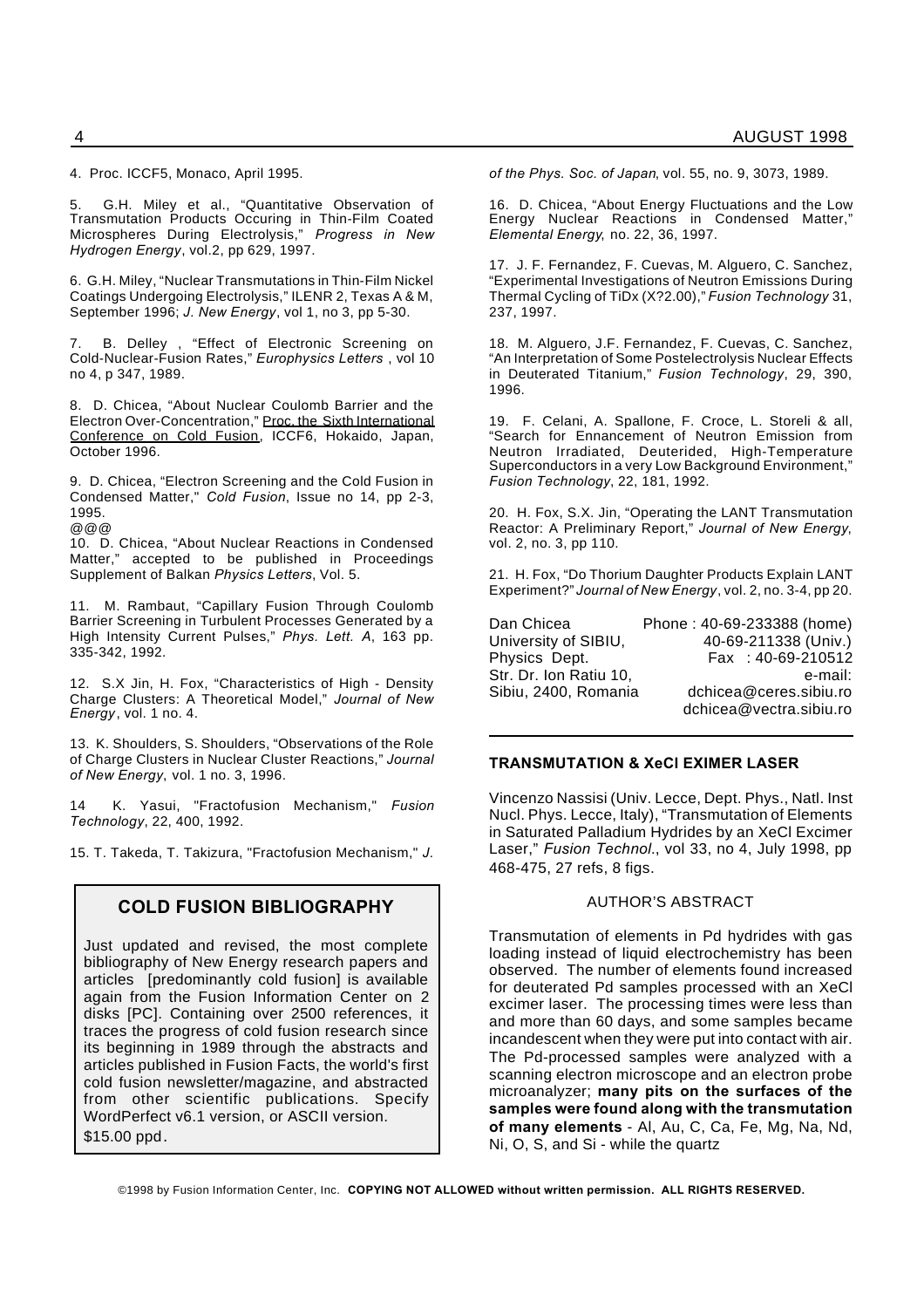windows, utilized to seal the cell, presented Al, C, CA, Cl, K, Mg, Na, Ni, S, V, and Zn. Elements were also found, when the cross sections of the **Pd samples were analyzed (particularly at a few micrometers from the external surface), that corresponded to the pits**. Analysis of the samples that were processed less than 60 days showed that the highest X-ray peak was due to an Al-K emission line, and its intensity was 40% with respect to the Pd-L peak. In samples processed at 60 days, the Al concentration decreased while the Si-K, Fe-K and O-K emission lines increased, resulting in the highest emission line, and their intensities were 50, 40, and 30%, respectively, with respect to the Pd-L peak.

#### **TITANIUM PRODUCED / EINR SUPPORTED**

Yasuhiro Iwamura, Takehiko Itoh, Nobuaki Gotoh, Ichiro Toyoda (Advanced Technol. Res. Cntr., Mitsubishi Heavy Ind., Ltd., Yokohama, Japan), "Detection of Anomalous Elements, X-Ray, and Excess Heat in a  $\mathsf{D}_2\text{-}\mathsf{Pd}$  System and its Interpretation by the Electron-Inducted Nuclear Reaction Model," *Fusion Technology*, vol 33, no 4, July 1998, pp 476- 492, 11 refs, 18 figs, 3 tables.

#### AUTHORS' ABSTRACT

A new type of experimental apparatus is developed to induce continuous diffusion of deuterium, in which an electrochemical cell for calorimetry and a vacuum chamber for nuclear measurement are divided by a Pd sheet. Continuous X-ray ranging from 10 to 100 KeV and neutron and excess heat production are observed using the apparatus. Titanium atoms are detected on the surface where deuterium atoms pass through on Pd cathodes after electrolysis. Quantitative discussion shows that the detected Ti atoms cannot be explained by contamination. An electron-induced nuclear reaction (EINR) model for explaining the obtained experiment results is introduced. Experimental support of the EINR model is demonstrated by using multilayer cathodes, in which a layer containing Ca is placed at the near surface of Pd, based on the EINR model.

#### **LATEST WORD ON COLD FUSION**

Edmund Storms, "The Latest Word about Cold Fusion," *21st Century Science & Technology"*, Summer 1998, pp 15-18.

EDITOR'S SUMMARY

Cold fusion, chemically-assisted nuclear reactions, low-energy nuclear reactions, or whatever phrase you use, is alive and well according to Edmund Storms (retired scientist from Los Alamos National Laboratory). Storms reports on the various presentations made at the 7th International Conference on Cold Fusion that was held in Vancouver, April 19-24, 1998. Storms cites several reproducible results as presented by various authors: Roger Stringham, Karabut & Savvitomova, Araka, Les Case, Celani, Ohmori, Tom Claytor, Melvin Miles, etc. Storms concludes his report with the following comment: "Until overcome, this skeptical attitude will continue to influence denial of funding and patents and, thereby, hamper a normal development which promises great benefits to the general public."

#### **TRANSMUTATION OF TOXIC ISOTOPES**

Jan Wallenius (Royal Inst. Technol., Dept. Nucl. & Reactor Phys., Sweden), "Transmutation of <sup>137</sup>Cs and 129I Using a Muon-Catalyzed Fusion Neutron Source," *Fusion Technol.*, vol 33, no 4, July 1998, pp 456-461, 14 refs, 4 figs, 1 table.

#### AUTHOR'S ABSTRACT

Transmutation of the radio-toxic isotopes <sup>137</sup>Cs and  $129$ I using a muon-catalyzed fusion ( $\mu$ CF) neutron source is considered. Extensive Monte Carlo simulations show that each fusion neutron may transmute up to 1.7 radio-toxic nuclei, depending on geometry and choice of material. Further, it is found that chemically confining cesium atoms in the compound  $Cs<sub>2</sub>O$  leads to higher transmutation efficiency for a given volume as compared with pure cesium. Assuming that a minimal requirement for applying transmutations to <sup>137</sup>Cs is that the inventory half-life with respect to undergoing transmutation is less than twice the natural half-life  $T<sub>16</sub> = 30$  yr, the highest transmutation rate in a system consisting of a CF source with a maximum achievable intensity of 5 x 10<sup>18</sup> n/s is  $\sim$  5 kg/yr, at an inventory of 300 kg. For larger inventories, the half-life becomes longer. Hence, it seems difficult to achieve a positive energy balance in the process, in contradiction with results of a previous study.

#### **THEORETICAL MODEL PROPOSED**

Francesco Premuda (Fac. di Ingegneria dell'Univ.degli Studi di Bologna, Lab. di Ingegneria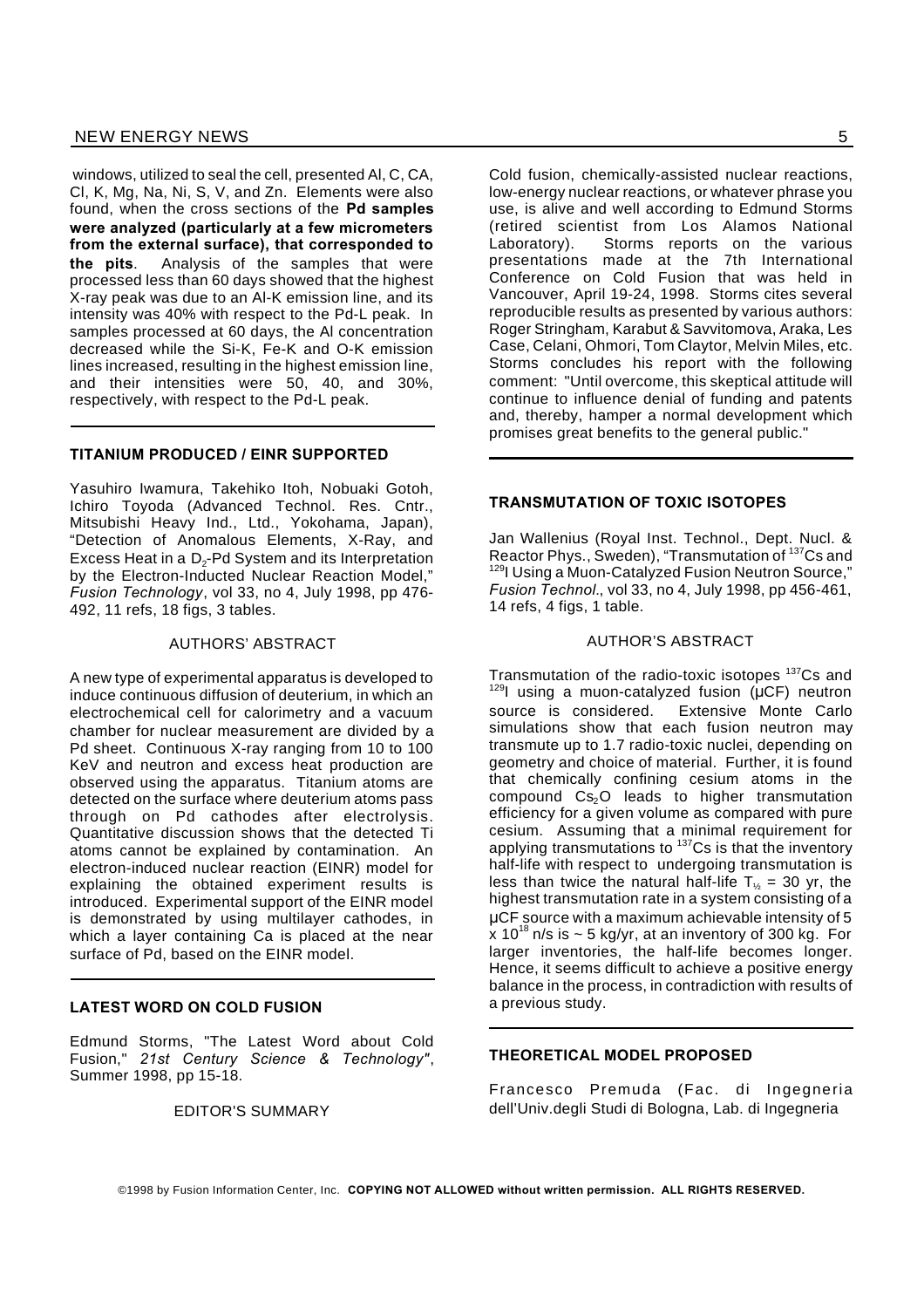Nucl. do Montecuccolino, Italy), "Coulomb Barrier Total Screening by Bose-Einstein-Condensed Deuterium in Palladium Blisters and Reaction Chains in High-Density Hysteresis," *Fusion Technol.*, vol 33, no 3, May 1998, pp 350-366, 51 refs, 4 figs.

#### AUTHOR'S ABSTRACT

A theoretical model is proposed in order to explain, via ordinary physics, fundamental aspects of the cold fusion phenomena experimentally observed. These phenomena include unexpected high fusion reaction rates at low temperatures, the paradox of low neutron emission compared to the energy release observed, the cold fusion dependence on critical temperature, neutronic stimulation, and the constitution of nuclei with high electric charge. This theory is based on the



#### **MYSTERIOUS MAGNETIC SPINNER**

You may have seen a video of John Searl demonstrating with a string and a paper clip that magnetic fields spin. Do you believe that ?

Here is a device invented by Lee Trippett to demonstrate **"The Mysterious Magnetic Spin".** This product is an excellent stocking stuffer and an excellent executive toy. Please don't tell the young folks that this device might just get them thinking about how magnetism really works.

The key point of this device is that **the college professors cannot tell us how it works.** They will tell you that it is simple magnetic motor action - a force is produced on a coil that is moved though a magnetic field. Now try it with a coil of copper. No spin!

Just being produced by Trenergy, Inc., with the royalties going to support the Institute of New Energy. Thank you, Lee Trippett.

Price: \$12.00 shipped postage prepaid, anywhere in the U.S. Available to Wholesalers.

Order immediately for the Holidays by phone, fax, email, or letter. SPINNER c/o NEN, P.O. Box 58639, Salt Lake City, UT 84158-0639 Phone: 801-583-6232 E-mail: <halfox@slkc.uswest.net>

hypothesis that a degenerate, cold  $D_1^2$ <sup>+</sup>e<sup>-</sup> plasma may be created inside lattice defects through a sudden deuteron discharge from a saturated metal lattice. The proposed method is based on the perturbative solutions of Vlasov-Poisson kineticelectric equations. A Fourier transformation of such equations proves that the plasma behaves like an ideal Bose gas of electronically screened deuterons. This approach shows that a high particle density can exist with no pressure increase above the limiting value reached at Bose-Einstein condensation (BEC) and that the electrical repulsion field between positive ions disappears below the critical temperature for BEC. Inside the voids created by defects, the behavior of the cold degenerate plasma below critical temperature suppresses the Coulomb barrier between any pair of ions, in particular those that will fuse. The absence of Coulomb barrier allows one to simply predict fusion reaction rates of the order of those found experimentally and the particle trapping in highdensity condensate causing fusion chains. The main reactions involved are  $D_1^2 - T_1^3$  and  $D_1^2 - He_2^3$ . Subsequently fusions of the main reaction products lead to nuclei of greater complexity. A high neutron multiplication factor via deuteron disintegrations is calculated. Neutron bursts, temperature, and pressure excursions are also predicted. Finally, new procedures for inducing such reactions outside mental lattices are suggested.

#### **PRODUCING SURFACE CRATERS**

Tadayoshi Ohmori (Hokkaido Univ., Catalysis Res. Cntr., Sapporo, Japan), Tadahiko Mizuno (Hokkaido Univ., Fac. Engr., Sapporo, Japan), Yoshinobu Nodasaka (Hokkaido Univ., Sch. Density, Sapporo, Japan), Michio Enyo (Hakodate Natl. Coll. Technol., Japan), "Transmutation in a Gold-Light Water Electrolysis System," *Fusion Technol.*, vol 33, no 3, May 1998, pp 367-382, 24 refs, 19 figs, 3 table.

#### AUTHORS' ABSTRACT

Mercury, krypton, nickel, and iron with anomalous isotopic compositions were found to be produced on or in gold electrodes during light water electrolysis. In addition, silicon and magnesium with anomalous isotopic compositions were also detected in the precipitates separated from the gold electrode electrolyzed at extremely high current densities.

**After the electrolysis, the surface of the electrode exhibited an extraordinary structure, i.e., a number of micro-craters like volcanoes were developed.** The structure of the outside wall of the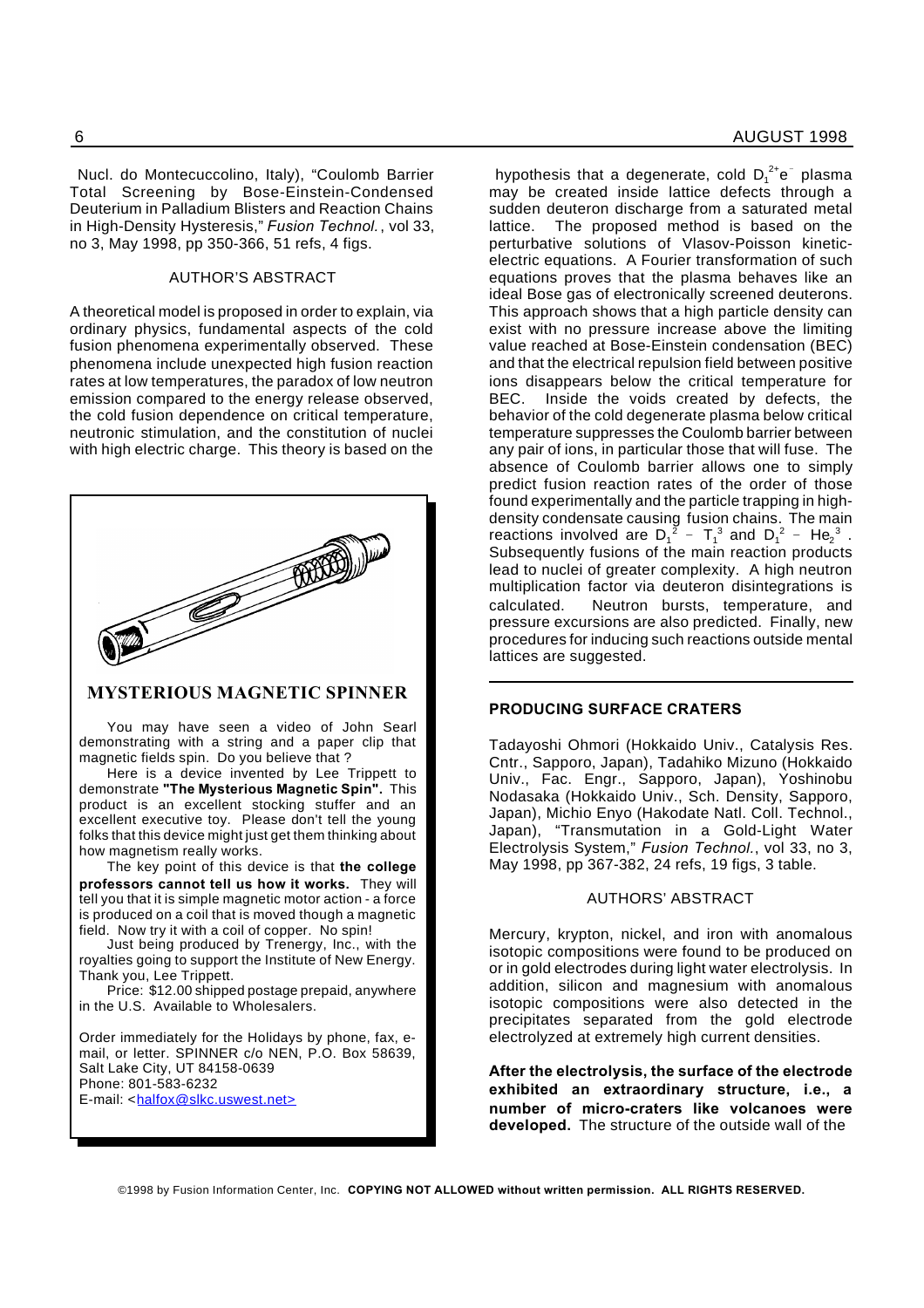#### NEW ENERGY NEWS 7 and 200 minutes and 200 minutes of the contract of the contract of the contract of the contract of the contract of the contract of the contract of the contract of the contract of the contract of the contr

craters was very much like that of the precipitates, and hexagonal crystallite layers in the inside wall of the craters suggested a partial recrystallization of the electrode material due to some intense heat evolution. The craters developed along the rim of the microcracks, micro-holes, and scraped edges of the electrode. These results suggest that some nuclear transmutation reactions occur during the electrolysis to produce these effects.

#### *COLD FUSION TIMES*

Summary of Summer 1998 Issue

This excellent issue of *Cold Fusion Times* has a fullcolor, two-page spread of photographs of scientists attending the Internation Conference on Cold Fusion - 7. In addition, the editor, Dr. Mitchell Swartz, has selected and printed summary reports from a variety of the papers presented at ICCF-7, including an excellent discussion from Dr. Martin Fleischmann on "Cold Fusion: Past, Present and Future". In addition, this issues reports on the American Nuclear Society special meeting on Low-Energy Nuclear Reactions in Solids held in Nashville, TN, June 9-10, 1998. [For further information about this publication, see under Information Sources at end of newsletter. Ed.]

## Rad-Waste

#### **DEEP GEOLOGIC DISPOSAL With Translations of DOE-Speak.**

Here are some excerpts from a presentation made by a DOE spokesman on May 13, 1998 with *NEN* translations:

1. "Continuing endorsement of the international consensus on geologic disposition of nuclear materials sets an example for the high standards of environmental protection and nuclear safeguards that the U.S. seeks worldwide." Translation: Other countries are pleased to bring their nuclear waste and let us store it.

2. It [assessment of Yucca Mountain] is the next step in a careful process which will provide a better understanding of the likelihood of sucess for safe nuclear materials disposition at Yucca Mountain ..." Translation: Nevada is the state with the least political clout and will be unlikely to prevent DOE from storing their waste in Nevada.

3. "...I cannot do justice to the sheer breadth of the accomplishments that we have made at the site."

Translation: We have run into a lot of unexpected problems that we will have to minimize for this site to be acceptable.

4. "...the Department remains committed to addressing any problems caused by the delay... The contracts [with nuclear power utilities] provide for adjusting utility fees to reflect any additional costs caused by the Department's delay." Translation: The Department has failed in carrying out its mission; however, the consumers will pay for this failure in higher utility costs.

5. "...testing viability of geologic nuclear materials disposition... whether this Nation will ultimately settle on endless debate as the easier route. This nations's actions will be watched by much of the world..." Translation: DOE's failure is not our [the DOE bureaucrats] fault but the fault of the people who complain about DOE's failures.

#### **RADIOACTIVE WASTE SOLUTION**

Courtesy of the Publisher

Staff, "Americans Claim Radioactive Waste Solution", *Positive News from Around the World*, no 16, Summer 1998, p 7.

#### EDITOR'S SUMMARY

Scientists in America claim to have a solution to the handling of high-level radioactive wastes. "Independent confirmation has come from one of Europe's most respected nuclear laboratories, the Italian government CISE, near Milan, who say they have proved that it is possible to transmute radioactive waste into non-radioactive titanium and copper." The article states that "Big Science" says that the process is impossible. However, both national laboratories and reputable universities have confirmed the American results. Some of the hotfusion scientists are dismissing the American report as nothing but medieval alchemy. For those who are serious they can get a test cell for \$5,000 with a money-back guarantee! The article cites Trenergy, Inc. as the contact for further information and lists the Trenergy and INE email and WebSite for further information. Thank you, *Positive News* in Shropshire, United Kingdom.

[See the Commercial Column for more info about *Positive News*. Ed.]

If everything on Earth were rational, nothing would happen.

(Fyodor Dostoevsky)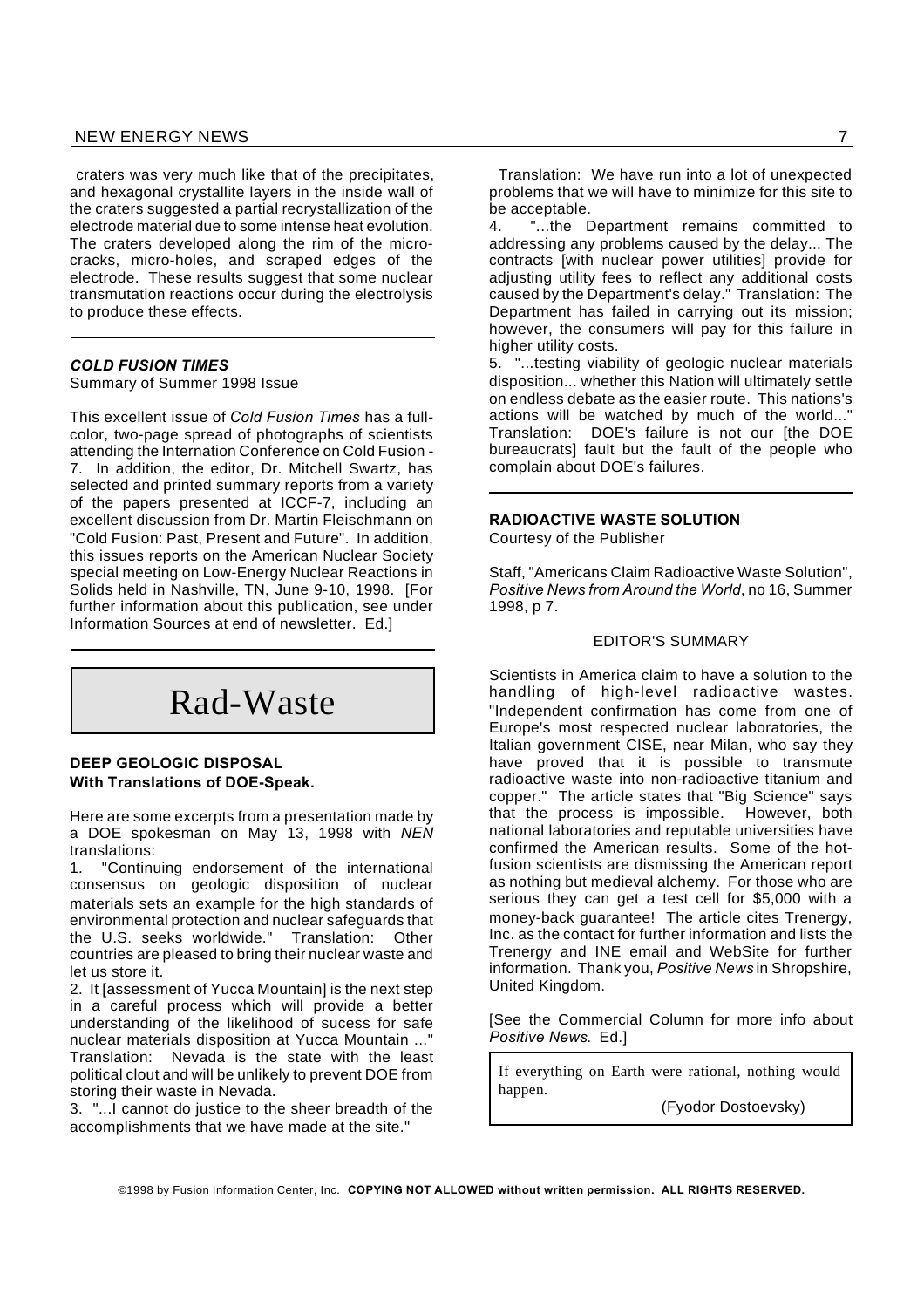## **WASTE MANAGEMENT OR COST WASTE**

Courtesy of Gary Vespermann

DOE staff, "Analysis of the Total System Life Cycle Cost of the Civilian Radioactive Waste Management System," Introduction and Summary, pp 1-11, September 1995.

This report provides current estimates of the **total system life cycle costs** (with the acronym TSLCC) of one concept for the Civilian Radioactive Waste Management System (CRWMS). [The government loves acronyms. This editor believes it must come from the days when computer memory was a highcost item.] The stated purpose of the publication is "to provide a cost estimate to aid in financial planning, to provide policy makers information to use in determining the course of the program, and to provide a system cost estimate as one of the inputs for assessing the adequacy of fees being paid by waste generating sources."

The total cost are summarized in the following table:

| Summary of TSLCC 1995<br>(in Millions of 1994 Dollars) |                   |
|--------------------------------------------------------|-------------------|
| <b>Cost Category</b>                                   | <b>Total Cost</b> |
| Repository<br>Waste Acceptance, Storage &              | \$18,764          |
| Transportation                                         | 10,094            |
| Othere Development & Evaluation                        | 3,513             |
| Payments Equal to Taxes (PETT)                         | 308               |
| <b>Benefits</b>                                        | 417               |

#### **TOTAL \$ 33,196**

In the case of normal history of events with DOE projects, the above figures will probably be larger when the next estimates are provided later this year. However, \$33 billion is a relatively large amount. For example, about enough to fight a World War for several years. However, this budget is for the entire project from 1985 to 2071.

[Editor's Note: This publication believes that there is a better way to handle the high-level radioactive wastes -- by on-site remediation.]

*Scientists are like atomic nuclei. They are more easily split than fused.*

**C h a r l e s**

**Osgood**

# **Miscellaneous**

#### **LATEST FROM** *FTIR*

Courtest of Antony C. Sutton, Editor

The *Future Technology Intelligence Report* is a monthly newsletter (see Information Sources, end of this issue) devoted to technical predictions. In the June 1998 issue,*FTIR* discusses Col Philip J. Corso's revelations on the role of the U.S. Government (specially through DARPA) to put selected parts of alien technology (from one or more downed UFOs) into the scientific community for reverse engineering. According to Col. Corso (USArmy, retired) the Roswell crash was for real and the end result was a string of inputs for contemporary technologies (integrated circuits, fiber optics, lasers, particle beam weapons, and surgical lasers). For further info, read The Day After Roswell.

This issue of *FTIR* also provides a "Yellow Light Ahead...Caution" article which lists a few questionable sources for new-energy information. One of the questionable sources listed is the U.S. Dept. of Energy. On the positive side, *FTIR* says, "Trends Institute believes that 1998 will see the first major announcements on new energy technologies." The **Trend Research Institute** and its staff and 25 members are cited for their help by Gerald Celente in the Acknowledgements portion of Celente's book, Trends 2000 - How to Prepare For and Profit From Changes of the 21st Century.

*FTIR* also has this tidbit, "We anticipate a surge of interest in Wilhelm Reich as the Corso revelations on alien UFO technology become more widely known." The "Orgone" energy discovered and investigated by Wilhelm Reich might be termed as zero-point energy in today's more acceptable physics. However, Reich's books were destroyed during his life.

[*NEN* does not normally report on UFO-related information, but if Corso is correct and we did get some of our advanced technology from UFOs, the story is too good to omit. Ed.]

#### *FTIR* REPORTS ON SECRET ENERGY

The May 1998, issue of *FTIR* reports on the various media and government rejection of the ongoing newenergy revolution. *FTIR* cites BlackLight Power as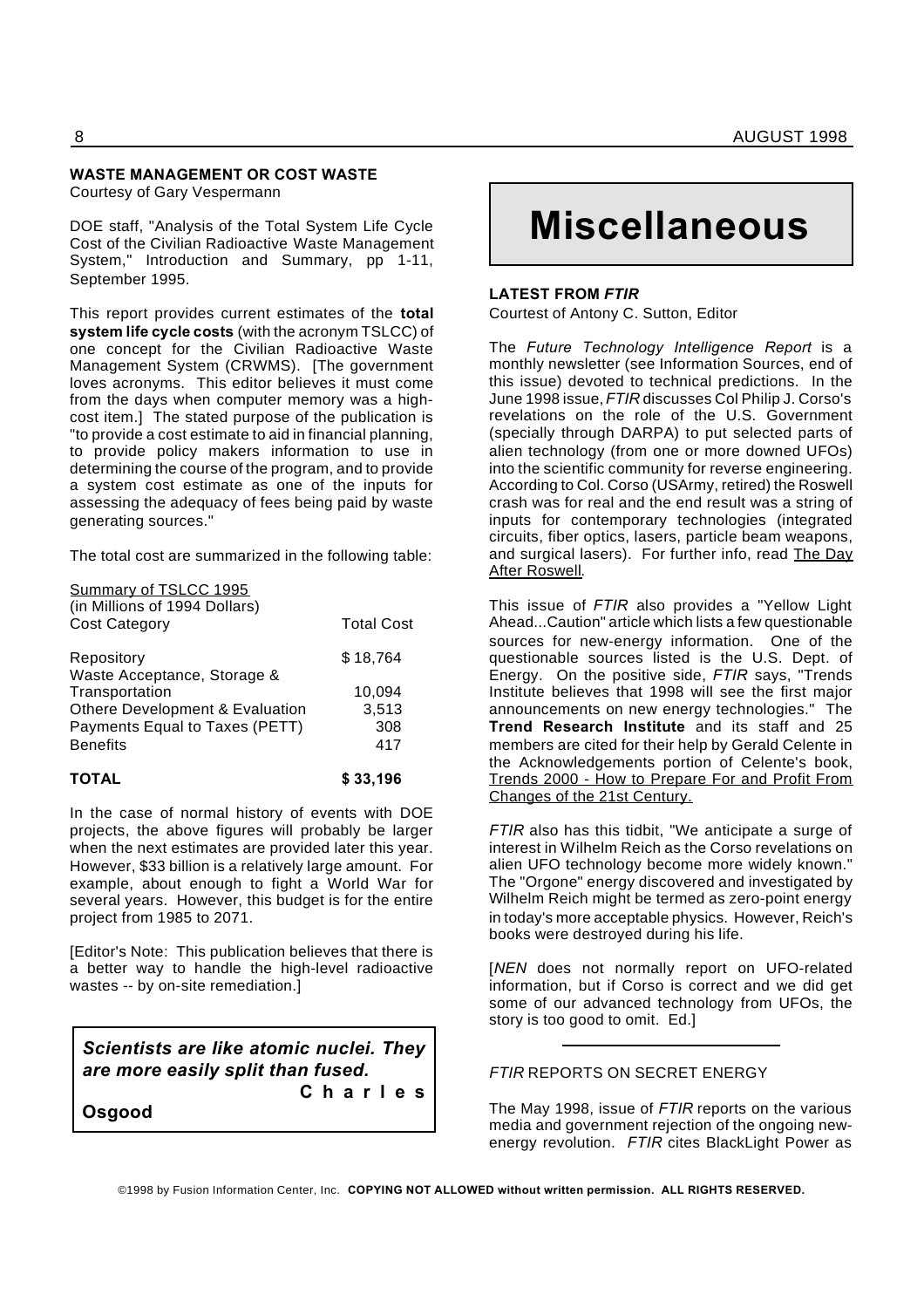being the current leader in funding and development. Sutton also castigates the DOE for its blindness in refusing to accept any new-energy developments. *FTIR* cites DOE's position: "Grant applications pertaining to cold fusion will be declined as will those pertaining to other fusion energy concepts **not based specifically on magnetic or inertial confinement of plasmas...."** *FTIR* is contacting 1,000 science writer directly over the next few months to tell them about the new-energy revolution. Hopefully, that will make a difference. More power (new-energy power) to you, Antony Sutton.

#### *SPACE ENERGY JOURNAL* **& TESTATIKA**

Courtesy of Jim Kettner and Don Kelly

The June, 1998, issue of the *Space Energy Journal* has an appropriated comment about information and disinformation concerning the Testatika Generator. Don Kelly makes it quite clear that the Testatika generator (invented by Baumann) did not use any radioactive materials. Kelly cites other errors from the Internet concerning several new-energy devices and cautions readers to be sure of their information sources.

Page 41 of *SEJ* is a news release about an October 26-28 conference called **Global Energy Futures Exchange**. *NEN* will obtain further information.

#### **AMPERE IS STILL CORRECT**

Thomas E. Phipps, Jr. & J. G. Valverde, "Simulation of Amperian Current Elements by Magnetic Toroids," *21st Century Science & Technology"*, Summer 1998, pp 55-65.

#### *NEW ENERGY NEWS* **BIBLIOGRAPHY**

Just updated from INE, a complete bibliography is available containing over 1000 references, listing all the articles, papers and abstracts published in the *New Energy News* since we began back in 1993. Request PC WordPerfect 6.1 or ASCII format. Copies are US\$10, postage and handling included. INE, P.O. Box 58639, Salt Lake City, UT 84158-0639, USA, or call 801-583-6232.

#### EDITOR'S SUMMARY

Phipps and Valverde provide us with a relatively easyto-replicate experiment by which the correctness of Ampere's Law can be judged to be more nearly correct than the generally accepted mathematical description of current elements by Grassman (later adopted by Lorentz). Both equations were acceptable to Maxwell and he left the choice to the user. In the case of a typical electrical circuit some of the effects of Ampere's Law sum to zero in a complete circuit. Scientists, in general, have accepted and use Grassman's formula and consider Ampere's Law to be incorrect.

One of the predictions of Ampere's Law is that in a strong electric current in a conductor there will be longitudinal forces formed which tend to stretch or break the conductor. This concept has been ignored and even ridiculed by scientists. However, as the authors cite, the work of Peter and Neal Graneau has unequivocally shown that such a force exist and can break a conductor into small pieces.

The authors describe an experiment using two strong horseshoe magnets (easily obtainable) that can provide a Virtual Amperian Current Element (VACE). They show by experimental data that is relatively easy to replicate, that Ampere's Law is correct. The authors' conclusions are: "The virtual surface currents hypothesized by Ampere to flow on permanent magnets, when manifested in fluxcontaining toroidal geometries, insist on exerting forces at a distance in just the specific, complicated angular way Ampere stipulated that short **elements** of real current ought to do. As for the Lorentz {Grassman} law, its supporters are going to have to look elsewhere for confirmations."

#### **THERE IS AN AETHER**

Rénu Saumont, "Undermining the Foundations of Relativity," *21st Century Science & Technology*," Summer 1998, pp 83-87.

This is an article about Maurice Allais's **paraconical** pendulum. The operation of this pendulum, according to the French book by Maurice Allais (The Anisotropy of Space) demonstrates that space is not uniform in all directions. Therefore, the fundamental concepts involved in the development of the Theory of Relativity are incorrect.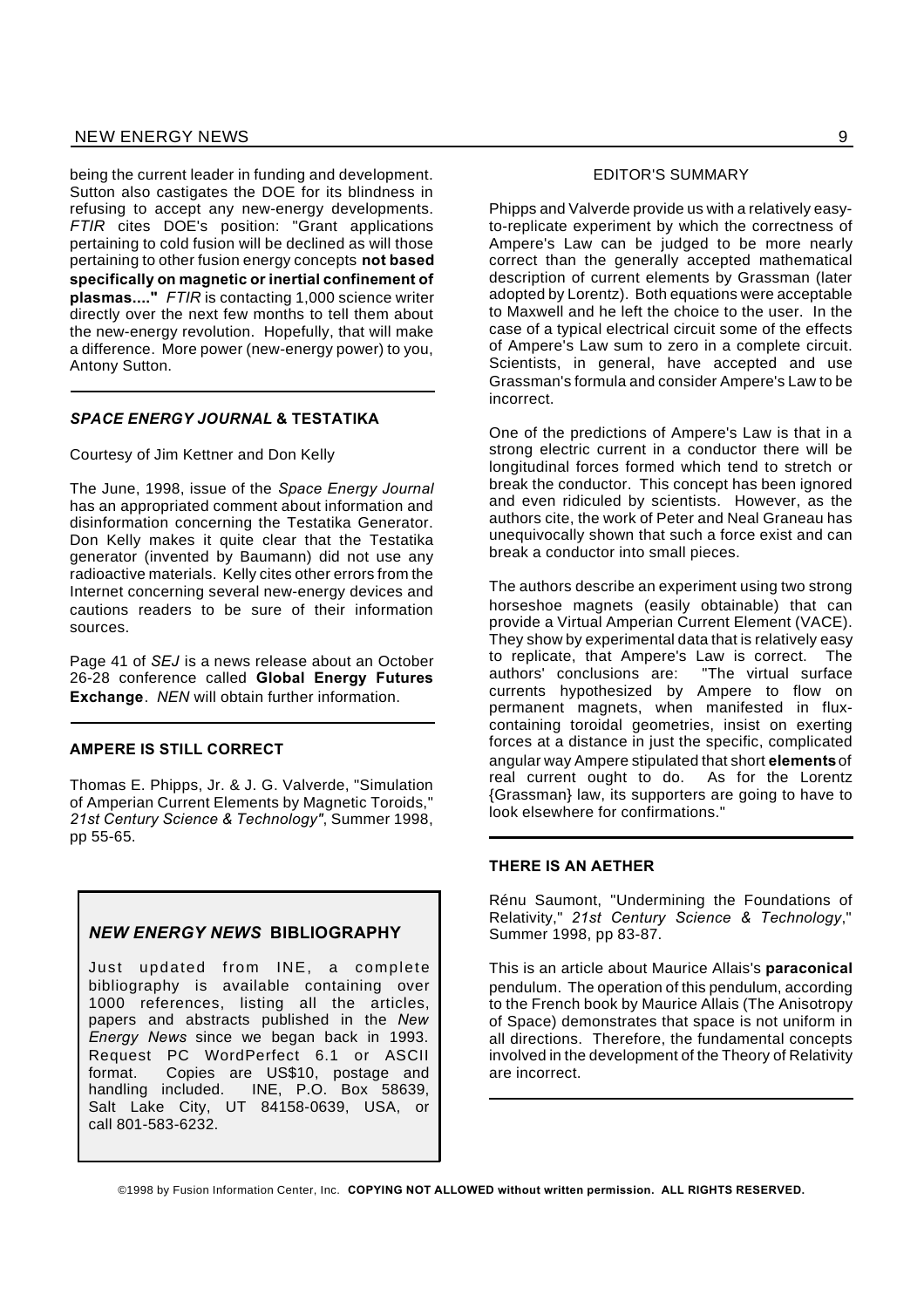#### **ELECTRIC POWER SHORTAGE?**

AP Staff, "Host of challenges put U.S. utilities on hot seat", *Deseret News*, July 11, 1998.

#### EDITOR'S SUMMARY

At least one major electrical utility is proposing to pay big business to turn off electricity in the new energy crunch caused by a heat wave. Some utilities this year have already used a "rolling" blackout plan to have sufficient power to keep all of the air conditioners working. In June a severe storm toppled some transmission lines and the result was that temporary purchase of electricity from other suppliers, which caused the price to go as high as \$7500 per megawatt hour (normal is about \$30). Even with the increasing use of various power equipment in home, offices, and factories, there have been no new power generation plants built for several years. Nuclear power plants are becoming less effective than designed and/or down for maintenance more often than expected.

With the EPA regulations so stringent (but not mentioned in this article) it does not pay to build a coal- or oil-fired power plant. The electrical power business had been dependent on the development of various co-generation facilities that are widely dispersed. For example, a natural gas power plant has been installed for electric power generation for one of the big casinos in Las Vegas. Some excess power from such facilities can be sold to the power companies. Although unknown to the Associate Press staff, it is time that new-energy systems be financially supported so that we can have nonpolluting abundant power for the future.

#### **NEUTRINOS HAVE MASS**

Courtesy of Richard Shamp

Curt Suplee, "A Quantum Leap in Physics Theory," *Washington Post*, June 5, 1998.

#### EDITOR'S SUMMARY

A collaboration of 100-member scientific group, working with the Kamiokande neutrino detector in Japan, have announced that the neutrino has mass - about one-ten millionth the mass of the electron. Tens of thousands of neutrinoes stream through the human body every second and about eleven cosmicray gammas in the same period. Because it has been found that the neutrino has mass, some of the basic components of the theory of atomic particles

must be modified. Heretofore, the neutrino has been considered to be massless. In the search for information about whether the universe was expanding, contracting, or stable, the entire mass of the universe is an important factor. If there is sufficient mass, according to some theories, then the universe will stop expanding and eventually collapse. There does not appear to be sufficient mass in the universe, according to some theorists, to cause eventual contraction of the universe. However, if there can be enough mass (such as in all of the universe's neutrinos), then the hypothetical expansion from the Big Bang would result in eventual contraction of the universe. Of course, to seriously consider that there was a Big Bang, one would have to think up some pretty wild ideas about how it all got started.

Now that Anastasovski has shown that photons have mass and that they can add or subtract to that mass, the red shift is easily explained. (See "A New Approach to the Cosmic Red-Shift and to the Cosmic Microwave Sources," by Petar Anastasovski, et al., *J. of New Energy*, vol 1, no 2, pp 79-87.) It is the red shift (the measurement that galaxies most remote have the strongest red-shift in the light coming from such galaxies that has been previously explained by the Big Bang.

A much simpler explanation is that the light loses some mass as it travels long distances and such loss of mass is responsible for the red shift. With the increasing interest in torsion fields, it may soon be practical to make dramatic changes in astronomy by sensing cosmic events in near real time. Torsion field waves apparently travel at least a billion times faster than the speed of light. (You can follow the torsion field developments in the *Journal of New Energy*.)

#### **COSMOLOGY NOTE**

Greg Hodowanec 4-23-98

I. Some Remarks on the Propagation of an Electromagnetic (EM) Field.

#### A. Introduction

A previous Note on the relation C = ( $\varepsilon_{o}$   $\mu_{o}$ )<sup>-1/2</sup> (4-16-98) implied that electromagnetic (EM) waves propagate due to the 'elastic' nature of  $\epsilon_{0}$   $\mu_{0}$ (permittivity and permeability) . The present note will clarify these aspects. Conventional EM theory states that in the propagation of an EM field, the E- and Hcomponents are in-phase both in space and in time.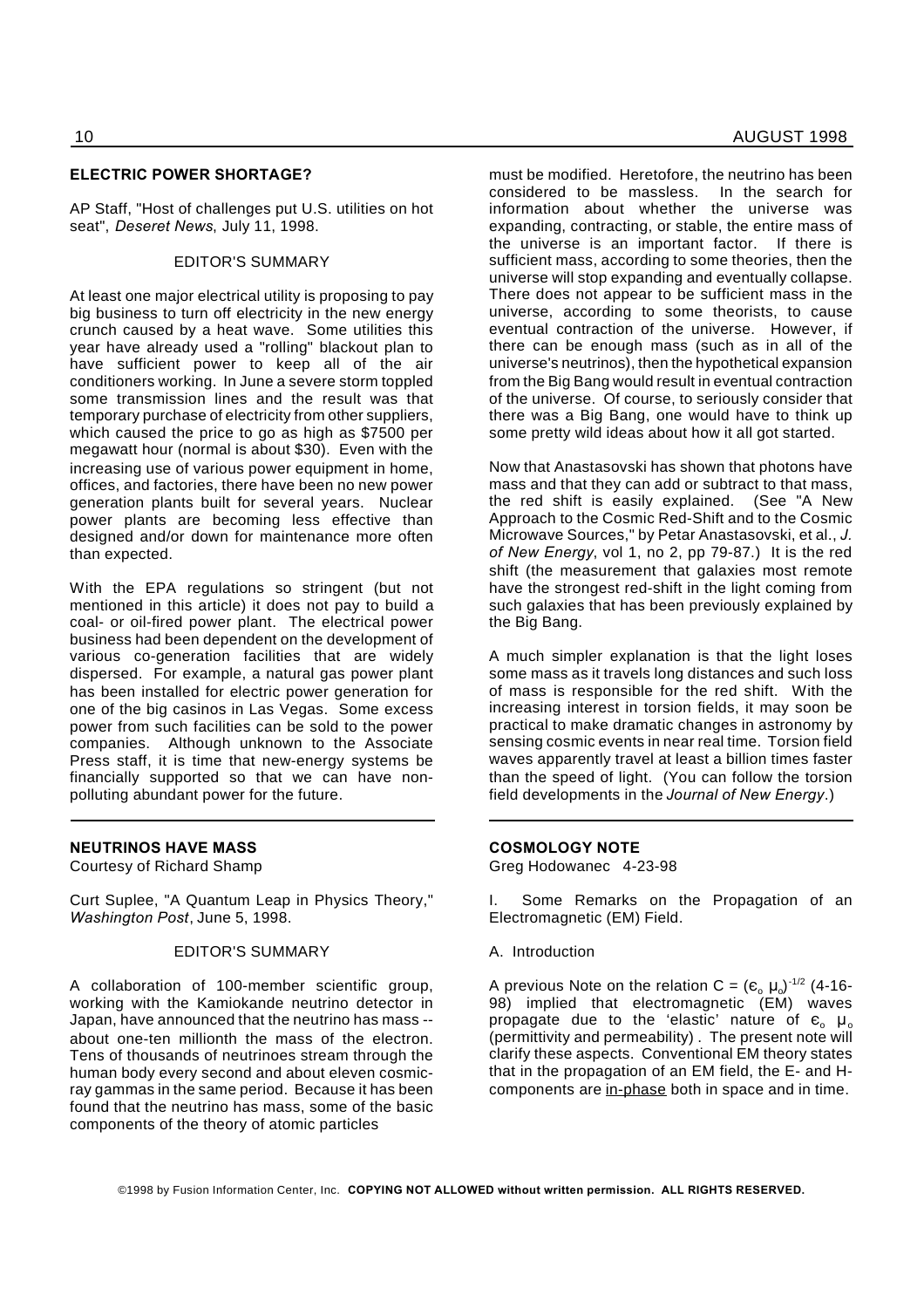Rhysmonics, however, postulates that the E- and Hcomponents are **90° out-of-phase** both in space and in time!

B. EM Wave Propagation as Postulated in Rhysmonics.

A simplified diagram showing phase differences is given in Figure 1. As seen, there is a 90° phase difference between the electric field component (E) and the magnetic field component (H), both in space and time. This also reflects the 'chain link' depiction of EM wave propagation (see my monograph). The E-Field component can be looked at as developing **potential energy** while the H-field component develops **kinetic energy**. A maximum change in the E-field (a linear perterbation in the aether) will result in a peak H-field, while a maximum change in the Hfield will then result in another peak of E-field. In free space (in an undisturbed aether) such dynamic changes in these fields will result in a propagation effect, governed **largely** by the characteristics of  $e^{\circ}$ and  $\mu^{\circ}$ . That is, there is an energy exchange between the E-field (where the energy appears as a capacitive effect) and the H-field (where the energy appears as an inductive effect). Thus, all this can be viewed as a **resonant LC effect** in the aether, using the capacitive effect of  $e^{\circ}$  and the inductive effect of  $\mu$ .

In essence, the changing E-flux shown by AB in Fig. 1 will give rise to the peak H-flux shown at C, while the changing H-flux shown by CD in Fig 1 will give rise to the peak E-field shown at B. This process has to be initiated by **external** forces to the undisturbed aether, but once initiated the process may continue



 $\overline{.90}^{\circ}$ 

Fig. 2

**forever** in space. However, it may be diminished by 'losses' caused by certain other 'disturbed' aether in space. It will be shown in another proposed Note that the process will also involve 'interactions' with the basic **G-field energy** which pervades the universe.

Another view of this same phenomenon is given in Fig.2. Here the 'charge' perturbations in the aether are depicted for illustrative purposes as;

(-) for a reduced density of aether (negative charge)

() for a normal density of aether (no charge) (+) for an increased density of aether (positive

charge)

If the aether density is **initially** disturbed, as by an external E-field as a capacitive effect, i.e., a charge effect, then this **moving** charge will create the rotational effect in the aether, which we recognize as a magnetic field (H-field). See my Monograph for more on this.

Here again, a moving charge density gives rise to a charging rotational H-field which will then give rise to a **new** changing charge density or E-fields – this is a propagation process. The E- and H- fields in all these depictions were shown in the **same plane** so as not to confuse the illustrations.

In all these depictions, one must remember that we are dealing with 'bound' rhysmonic cells -- they can be moved (distorted) but remain bound -- there is **no** free movement of the bound rhysmons over long distances. These disturbances were considered as 'elastic' effects in the Note of 4-16-98 and were defined by  $\varepsilon$ ° and  $\mu$ °. There are many other 'modifications' of the pure aether which gives rise to the many other third dimensional effects in the bodies, minds and instruments. The other effects that we are discussing here are **underlying** fourth dimensional effects which can **only** by postulated by the logic of our minds.

II. Conclusions

1. Rhysmonics offers a simple explanation for the propagation of electromagnetic (EM) fields as well as the nature of  $e^{\circ}$  and  $\mu^{\circ}$ 

2. The explanations fit in well with the postulated

Space or Time

simple model u n i v e r s e consisting of only

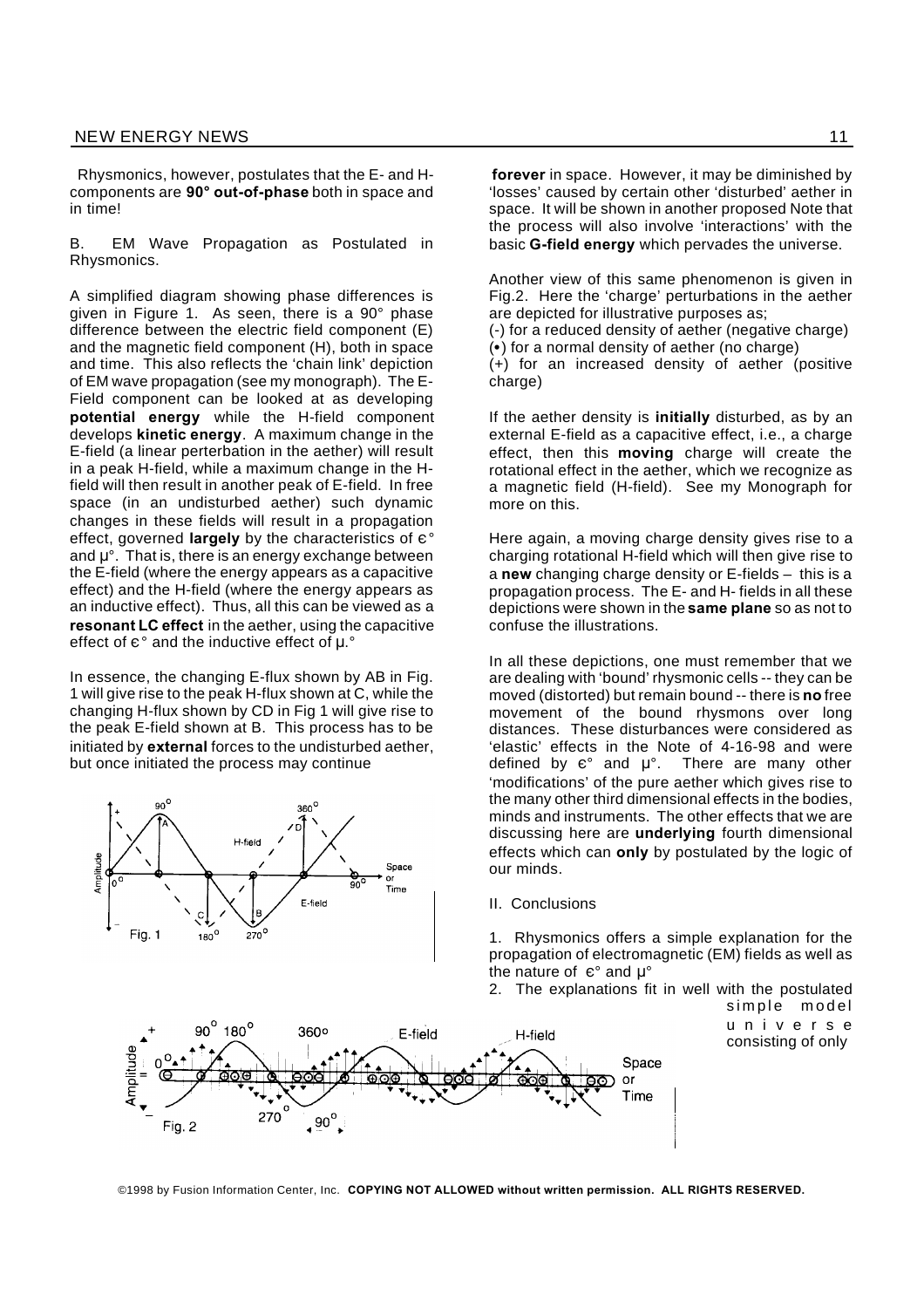#### **rhysmons** and the **void**.

3. The model also offers simple explanation for the innumerable other processes, such as reflection, refraction, wave packets, wave and particle effects, etc., ---

Perhaps, this Note may stir your interest further on these many aspects.

Bill Ramsay has compiled the life's work of

Gregory Hodowanec **Rhysmonic Cosmology** in 2 Volumes

Includes writings, experiments, Cosmology Notes, and circuit diagrams.

> Available from **Trenergy, Inc**. \$60. Postpaid Order your copy today.

#### **FASTER THAN LIGHT**

David H. Freedman, "Faster Than a Speeding Photon," *Discover*, August 1998, pp 70-79.

#### EDITOR'S COMMENTS

"Nothing can travel faster than light", is a scientific statement made by Einstein (and others). It was not too many years ago that there were those who strongly held the view that no aircraft could fly faster than the speed of sound. Those who now travel at supersonic speeds in modern aircraft will probably have grandchildren that will travel **or, at least communicate**, faster than light. This four-section article discusses the possibility of traveling by wormholes that join two portions of distant space through a fourth dimension; the need for a warp drive; an experiment in superluminal velocity; and Bernard Haisch's search for superluminal means. Haisch is quoted as saying: "If you have to choose between an illogical theory like quantum mechanics or having to assume a zero-point field, it may make more sense to choose the field". Torsion fields, in which information may be sent at several times the speed of light, is not mentioned.

#### **QUANTUM VICTORY**

Courtesy of David Yurth

Robert Pool, "Score One (More) for the Spooks," *Discover*, Jan. 1998, p 53,

#### SUMMARY

Einstein wouldn't have liked it, but Gisin seems to have proved the quantum mechanical claims of action at a distance. This action involves a mysterious link between two particles such that a measurement carried out on one has an instantaneous effect on the other, though it be far away – nearly seven miles in this case.

The experiment was done by Nicholas Gisin's team, at the University of Geneva, using fiber-optic phone lines running from Geneva to two nearby villages. At the Geneva lab, they shone photons into a potassium niobate crystal, which split each photon into a pair of less energetic photons traveling in opposite directions – to each village – where they were fed into a detector.

Common sense suggests that anything done to one of the photons in one village would have no affect on the other twin photon in the other village, and vice versa. Quantum mechanics doesn't have much to do with common sense. The Uncertainty principle says that Gisin can't simultaneously know both the energy and location of a photon, at least not precisely. And furthermore, QM says that photons don't have precise properties until they are measured. Einstein didn't like this idea, and tried to disprove it with a simple thought experiment in 1935. He thought it was a measurement problem, not a reality problem.

If one photon's measured energy could be measured by its far away counterpart, then one's arrival time could also be measured by its twin. They did leave Geneva at the same time, and their energies would equal the parent photon's energy. Right? Assuming so, Einstein would be correct, and reality would be independent of measurement. Or, they would be forced to argue that Gisin's measurement of one photon would instantaneously and spookily change the reality of its twin photon seven miles away.

Originally, Einstein's thought experiment was added to by John Bell in 1964, turning it into a testable hypothesis, with an equation called Bell's inequality, which would prove ostensibly that energy and arrival time were absolute values. But if the precise energy and arrival time of the photon did not exist until they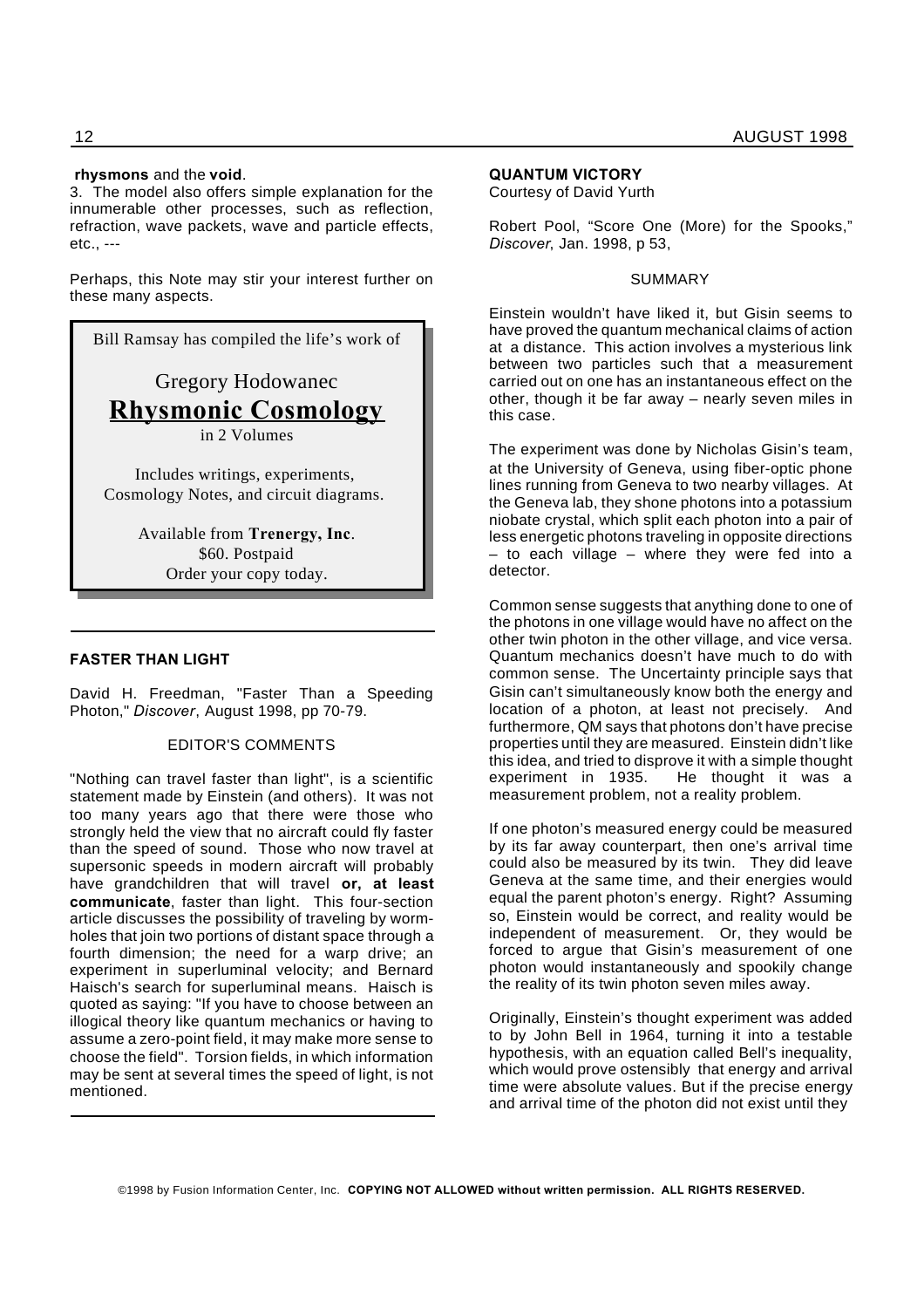were measured, then the measurements would violate Bell's inequality.

Well. Gisin's experiment did violate it, and the proof, the photon at the distant location acquiring a measurement at the same time its twin was measured, happened thousands of times in a row. The effect has been tested before, in 1981 by Physicist Alain Aspect at the University of Paris astonished his peers with a demonstration of it with his photons only meters apart. Detractors surmised that the effect would decline with distance... "We have done it in the lab, and we have done it at 10 km., and we found no significant difference," says Gisin.

Another test is proposed: Gisin plans to repeat the experiment, this time using a 60 mile separation between Geneva and Bern, Switzerland. He plans to do it in 2005, the centennial of Einstein's world changing paper.

Summary by Dineh Torres

#### **ANOTHER GREENHOUSE EXTINCTION**

Peter D. Ward, "Field Notes, The Greenhouse Extinction," *Discover*, August 1998, pp 54-58.

#### EDITOR'S COMMENTS

Peter Ward is trying to solve the mystery of the disappearance of many animals during the Permian extinction period. By years of studies in the fossil rich layers of sedimentary deposits in the Karroo part of South Africa, Ward had achieved an explanation. Worldwide climatic divergence, caused by some unknown earth change (possible a large meteor) made dramatic adjustments to the carbon dioxide level in the atmosphere. The Permian extinction of over fifty percent of the earth's animals was apparently not a sudden event but could have taken from 10,000 to 100,000 years. This dramatic lifechanging event of some 250 million years ago may again be threatening. As Ward note: "And if our hypothesis is correct, it raises some very disturbing implications about our current situation. We humans are producing carbon dioxide at a prodigious rate, and many climatologists believe that we are already raising temperatures and altering weather patterns. ... But the image of an ancient killer now lies exposed in the red strata of the ancient Karroo desert, a killer I certainly hope is not currently coming back to life after its quarter-billion year-long sleep."

To whom it may concern:

It is no mystery that in our modern day the rules are made by those who write the biggest checks. The time has come for the people to join together and take a stand as a people.

October 24, 1998 will mark the date for an international movement. The March for Peaceful Energy will take place on the mall in Washington, DC in front of the capitol building. This march will be the biggest environmental event ever, making a statement to the public that we need to start to put an end to the use of nuclear and fossil fuels and convert to alternative energy sources. Not only will this event help to clean up our environment, but it will put an end to many of the wars going on around the world over energy resources and profit. We have the potential to stop oil wars all over the world, and stop the dumping of nuclear waste on places like Tibet and other native soils.

We are attempting to have at least one million people to attend this event, however this number is only fantasy unless all groups help to get the people in their area to the march. We are also trying to reach this quota by having a panel of major speakers as well as popular music groups.

Other events are being planed around the world in places like New York, San Francisco, Australia and Vienna, Austria. There are rumors of other marches being organized in London and Sydney. People from around the globe have shown interest in this project, and I am encouraging groups to form their own rallies on the same date in their countries. Together we can make a global statement that it is time for change. We can not wait for our governments and corporations to decide that we are ready, for this will not help. Taking it to the streets has always proven effective when all else fails.

Current speakers/musicians to appear in Washington are: Scott Sklar, Brian O'Leary, Dennis Weaver, John Nolt, 17 year old Daniel who converted a Volvo from a gasoline engine to a hydrogen engine, Eugene Mallove, Jeane Manning, David Hilliard, Chief Arvol Looking Horse, Hazel Henderson, Helen Caldicott, Roy McAlister, Hal Fox, Bonnie Reiss, Gaylord Nelson, Peace Pilgrim, Remy Chevalier, the Robert Charels Blues Band, Project Exodus, the David Marks Band and Sharon Perez-Abreu. We are currently speaking with other major rock bands and political figures, but because they have not been officially confirmed I will not be disclosing them in this letter.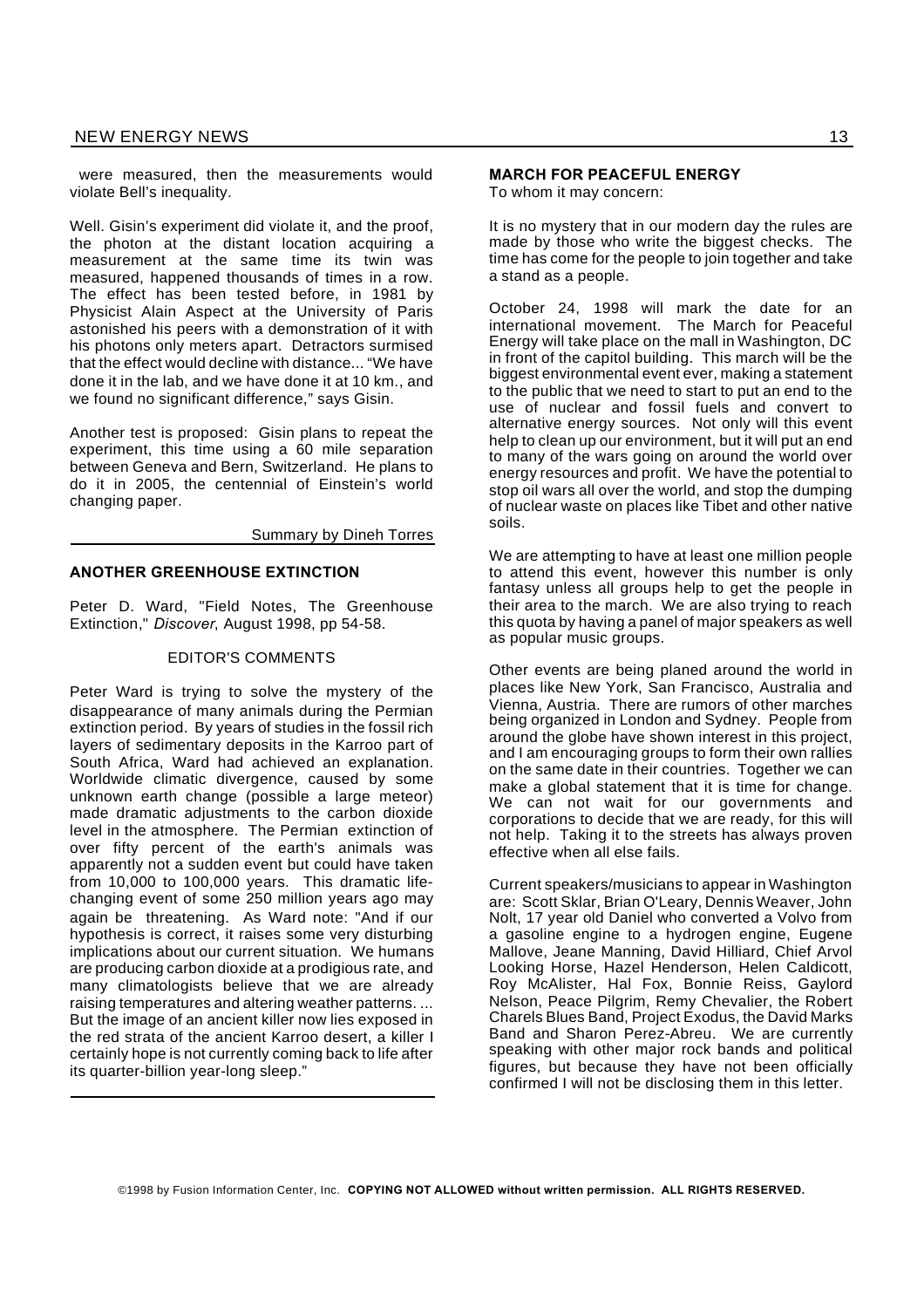## **Free Energy: The Race to Zero Point**

From Nikola Tesla to New Hydrogen Energy; Plasma Discharge to T.Townsend Brown; Magnetic Motors to Anti-Gravity... the Era of Unlimited Energy has begun!

A comprehensive 110-minute broadcast-quality documentary featuring the most promising devices, processes and theories from brilliant visionary scientists and the most persistent independent inventors on the planet!

Get late information on the history and latest revolutionary developments from the following: Tom Bearden, Dennis Lee, Dave Porter, Dr. Dennis Cravens, Eugene Mallove, Troy Reed, Hal Fox, Jeane Manning, Roy Thornson, John Hutchison, Joseph Newman, Paramahamsa Tewari, Dr. Shiuji Inomata, Moray King , Dr. Brian O'Leary, Tom Valone, Paul Pantone. Hosted by: Bill Jenkins Written & Directed by: Christopher Toussaint Produced by: Harry DeLigter Distributed by: Lightworks Audio & Video Music by: Steve Gaines, Richard Burmer, Mark Swane



VHS HiFi  $$34.95 + $3.05$  S&H = \$38.00. Free shipping & handling for INE members.

Order from: FIC, P.O. Box 58639, Salt Lake City, Utah 84158.

We need more individuals and organizations to help in many areas. We need more information sent out (networking), donations, housing arrangements and possible other keynote speakers and entertainers. Currently we are looking for individuals or organizations to be the delegates to mobilize people in their area.

You may contact Richard Lasken, the Executive Director of the March for Peaceful Energy at (301)345-3454

If you have concerns about the credibility of this project please contact: Kathy at the American Hydrogen Society (602)827-7915.

If anyone would like to send a donation please make checks payable to DC Solar at:

DC Solar c/o University of Maryland College Park Stamp Student Union Box 73 College Park, MD 20742 USA

We are asking all renewable energy companies to donate \$100.00 to the march. They are great in number and if we all cooperate we can make this happen in a big way. Any organizations interested in being a title sponsor should contact DC Solar for details.

If we have a surplus of money after paying for the event, all proceeds will go to the purchasing of a renewable energy generator (or generators depending on the budget) for 3rd world nations.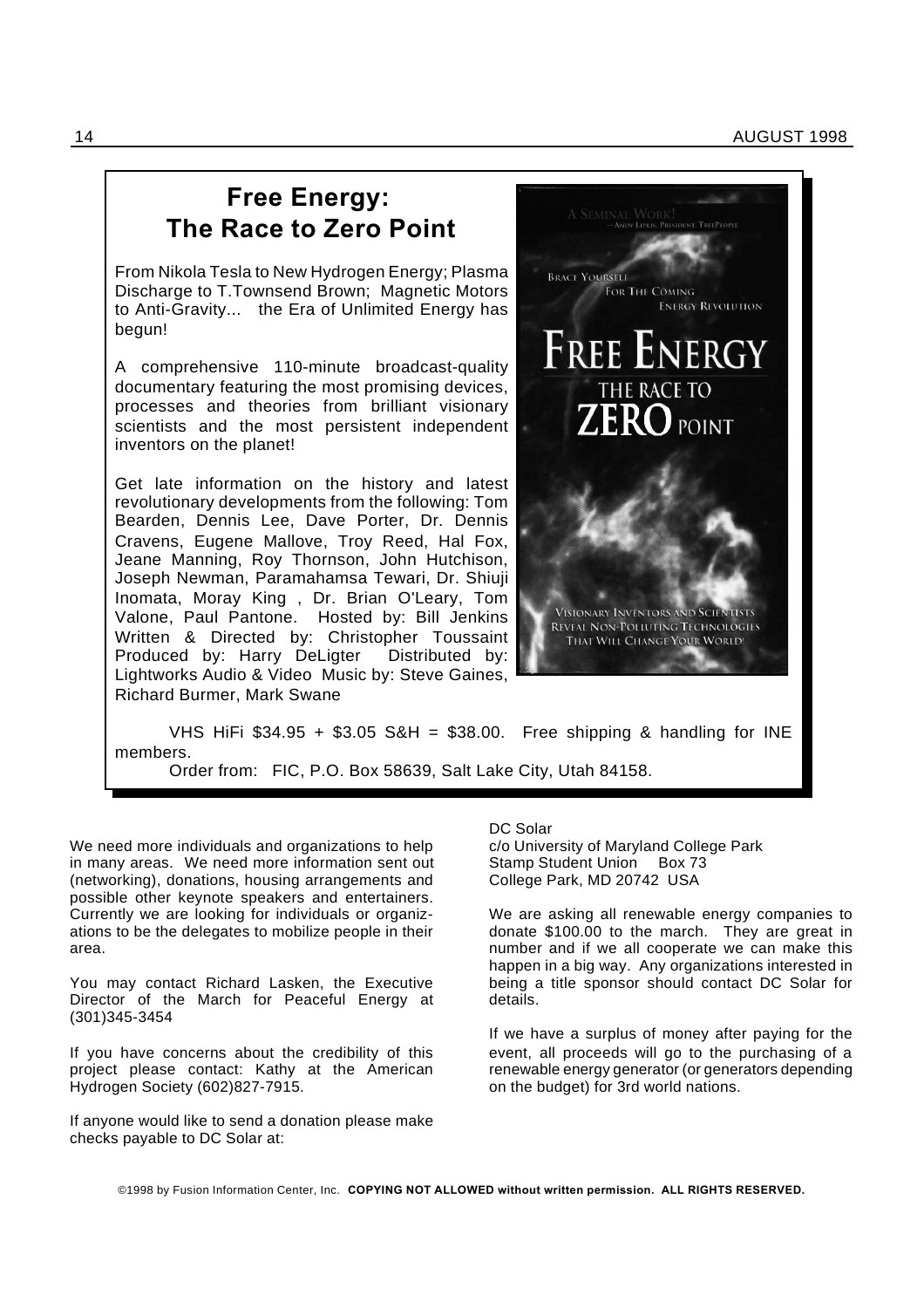http://www.indax.com/peace

Subscribe to the march forum to receive progress updates. Info for reserving table space is also available on the webpage

Regards, Richard Lasken

Please forward this message to any potentially interested parties

# **Book Reviews**

**MOTION: AN ANCIENT MYSTERY SOLVED?** Book Review by Hal Fox

John Collins, Motion: An Ancient Mystery Solved?, published and printed by Permo Publications, PO Box 2001, Leamington, Spa, CV32 6YQ, United Kingdom, c 1997, illus. index, 240 pages, £11.95 pounds sterling.

This book is an excellent historical account coupled with a great mystery, augmented with possible afterdeath coded secrets. The book is about the life and work of Johann Bessler who built and demonstrated several versions of his Perpetual Motion Machine from 1712 and on.

This book is a carefully researched and documented record of a man and an unusual machine. Many people, including some famous scientists, saw his machine operating. In one of the demonstrations the machine was operated continually for several weeks. However, due to the jealousy of a contemporary, the machine was also declared to be a fake. However, the author shows that the published explanation of how the machine was faked does not make sense.

Johann Bessler studied various trades and crafts, including the making of pipe organs. His great interest in life was the building of a machine that would provide power without horses or fuel. Remember this was in the early days of the steam engine. When he succeeded in making his machine, he asked for a large amount of funds (for those days) but offered his own head to be forfeit if the machine did not perform as promised.

Apparently, the only person who really was shown the machine, was the leader of a small country and befriended the inventor for many years but never revealed the inventor's secret. The story of the

inventor, his efforts, his destruction and rebuilding of the machine, and his final testimony would make a good motion picture.

One of the investigators of Bessler's Wheel wrote the following paragraph in his lengthy report to Sir Isaac Newton:

> *You see, Sir, I have not had any absolute demonstration, that the principle of motion which is certainly within the wheel, is really a principle of perpetual motion; but at the same time it cannot be denied me that I have received very good reasons to think so, which is a strong presumption in favour of the inventor. The Landgrave made Orffyreus [alternate name for Bessler] a very handsome present to be let into the secret of the machine, under an engagement nevertheless not to discover, or to make any use of it, before the inventor has procured a sufficient reward for making his discovery public. I am very well aware, Sir, that in England only, the arts and sciences are so generally cultivated as to afford any prospect of the inventor's acquiring a reward adequate to this discovery. He requires nothing more than the assurance of having it [money] paid him when his machine is found to be really a perpetual motion; and as he desires nothing more than this assurance till the construction of the machine be displayed and fairly examine, it cannot [be] expected he should submit to such an examination before such an assurance be given him.*

The real suspense of the story is provided in the final chapters when the publications left by the author are evaluated to determine if there is a code, a final legacy, that reveals how the machine could use gravity to produce power. The author is convincing both that Johann Bessler really did have a working machine and second that he did, very likely, leave his secret in his final writing which were published. If you are good at breaking codes, maybe you can be the one to restore the knowledge of this wonder machine to the world.

#### **STORIES OF GREAT INVENTIONS** Book Review by Hal Fox

Ira Flatow, They All Laughed ... From Light Bulbs to Lasers: The Fascinating Stories Behind the Great Inventions That Have Changed Our Lives, Harper Perennial, ISBN 0-06-016445-X (paper), c1993, illus., indexed, bibliog., 240 pages.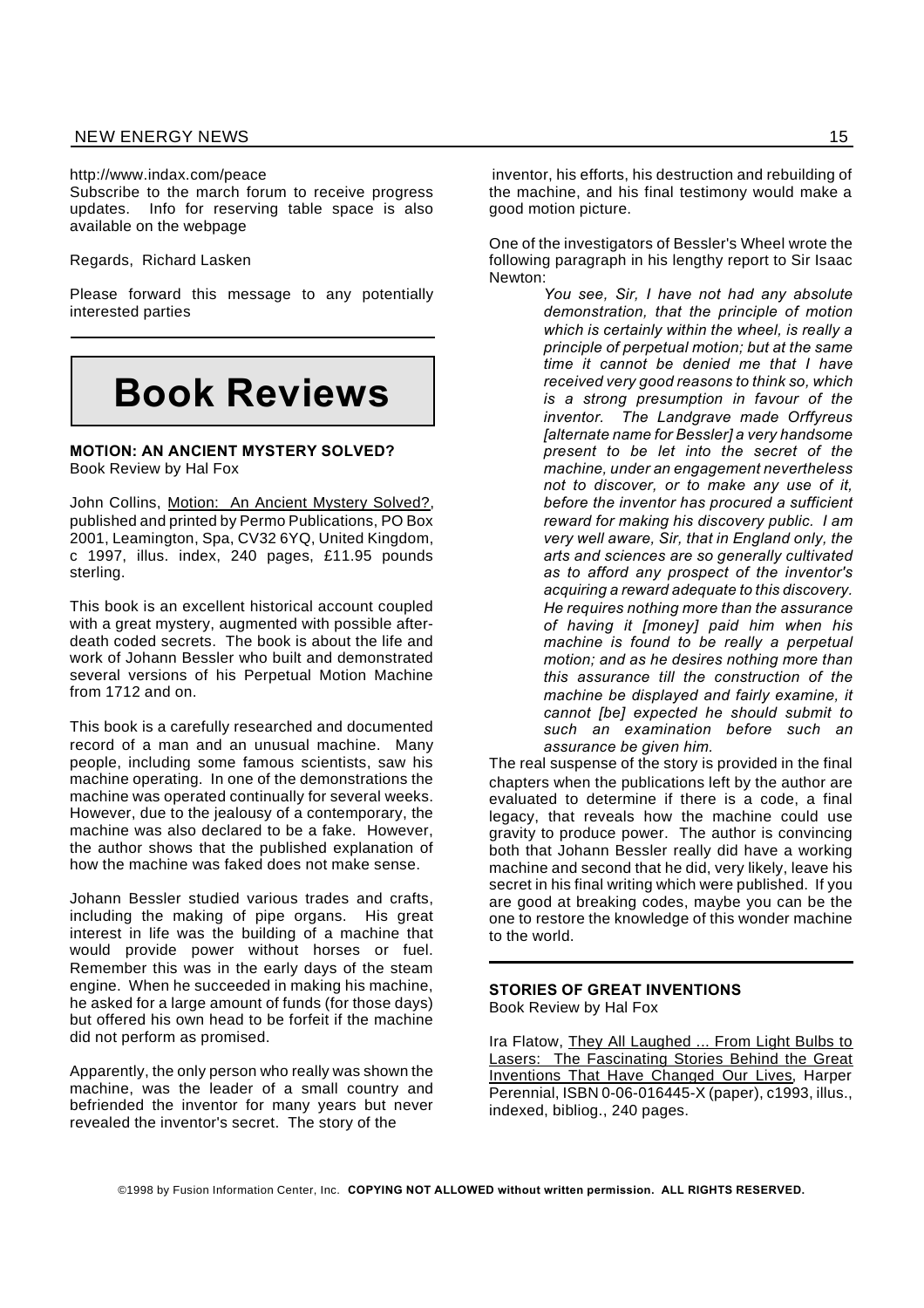If you believe that you know the true inventors of many of the inventions that permeate our homes, offices, and farms, you may be surprised. Ira Flatow, known often to us for his National Public Radio, "Science Friday" broadcasts, is an entertaining writer. This book describes the background of many inventions including the following: the light bulb, d.c. vs. a.c., the blender, copy machines, microwaves, the first fax machine, the telephone, television, the laser, velcro, Teflon, Nylon, Vaseline, Silly Putty, the submarine, paper making, and the first video game.

For those of us who are toiling in the new-energy field, we can appreciate the fact that at first "They All Laughed". However, as Flatow teaches us, these many great inventions went from initial amusement to household words. So whether you are working with the aether, FTL communication, over-unity devices, or low-energy nuclear reactions, it is heartening to know that many of our inventive successors were also the brunt of laughter. However, like some (at least), of the new-energy inventors, they will be smiling all the way to the bank.

#### **NUCLEON-NUCLEON INTERACTIONS FASTER THAN LIGHT** Book Review by Hal Fox

Petar K. Anastasovski, Superluminary Relativity Related to Nuclear Forces and Structures, 166 p., references, 16 figs, c1998, Cultural Life, Skopje, Macedonia.

You probably know that Einstein's Special Theory of Relativity included the postulate stated without proof: "The speed of light is constant. The speed of light in a vacuum has the same value in all inertial frames of reference, regardless of the velocity of the observer, or the velocity of the source emitting the light."

Did you know that in Einstein's General Relativity, **c** is not a constant. Based on these two widely-accepted theories of Special and General Relativity, much of our understanding, our models, of nuclear structure has been formulated. Professor Petar Anastasovski brings the concepts of his previous book (Quantum Mass Theory Compatible with Quantum Field Theory) together with a careful analytical presentation in this book and demonstrates the improved accuracy of his model of nuclear forces.

There is a beautiful (especially because it is simple) mathematical expression attributed to Maxwell:  $c = 1$ 

16 AUGUST 1998

divided by the square root of permittivity times  $c = \mathbf{1}$ permeability –

$$
\sqrt{\mu_0\,\epsilon_0}
$$

Therefore, if you want to discuss changes in the speed of light, one needs to consider changes in permeability and/or permittivity. Anastasovski shows that for the case where certain velocities of nuclear particle are greater than the speed of light, that the model for nuclear forces can be considerably improved. One of the big improvements is that this new model retains the law of conservation of energy.

One of the important aspects of this book is that nearly all of the 500 equations are simple algebraic equations. Therefore, the book is readable by any intelligent lay person and readily understandable by those who have minimal ability to read algebraic equations. In addition to the relative (no pun intended) simplicity of the mathematics, Anastasovski presents each step in its development in a readable, lucid style. He precisely lists his assumptions at every step in the development of this new understanding of nuclear forces.

In most cases, Anastasovski makes his case by nontraditional Newtonian gravitational forces and the electromagnetic forces. Newtonian gravitational forces are not used in the traditional form because the gravitational constant in the presented theory is defined by the Quantum Mass Theory as a magnitude which depends on the vacuum properties of the space occupied by the particles which constitute a nucleus. When appropriate, he presents the centrifugal and spin forces. By page 120, the author presents the following: "What is really important is the fact that the newly proposed deuteron nucleus model offers a completely new insight into nuclear forces and nuclear structures in general, which will be explained in more detail in the final subsections and final conclusions of this book."

The conclusions are pervasive and persuasive and include the following concepts:

The superluminary frame of reference connects the concepts of faster-than-light velocities with sub-c velocities.

The energy conservation law is preserved.

Mass-energy equivalence is maintained in superluminary theory.

Nuclear forces are explained.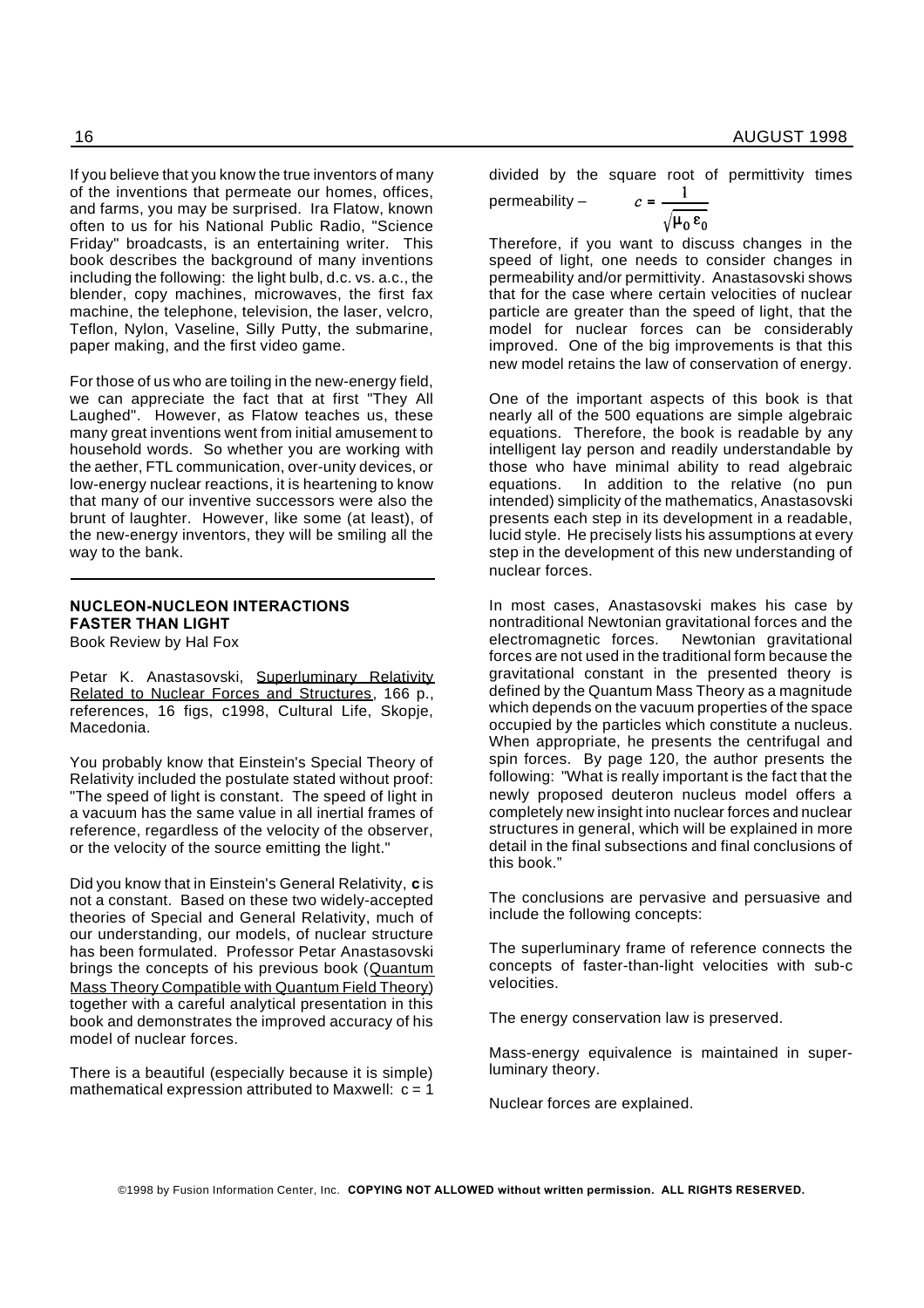A new deuteron model is proposed, defended, and shown to be more consistent with experimental data.

New experiments are proposed such as the polarization of deuteron beams.

Compatibility with current theories of nuclear physics is established.

The Superluminal Relativity and Quantum Mass Theory are shown to connect Einstein's Special and General Relativity.

If you have pondered the meaning of special and general relativity and have been concerned with the shortcomings of some of our nuclear concepts, this book will do much to clarify these topics. It is certainly a book that should be carefully read by anyone who is struggling to understand how the vast energies of space might be used for the benefit of mankind.

The reviewer would like to pose the following questions for Anastasovski to consider (perhaps for another book or an article): Does this improved understanding of the relationship of neutron and proton in a heavy hydrogen atom also explain why about one part in 6,000 of earth's water is composed of heavy hydrogen? Also, can the structure of space between massive particles be used to understand the nature of the transmission of gravity-wave fluctuations (torsion fields) that has been shown to be many times the speed of light? Or, in other words, what are the parameters of waves and space that

#### **A N E W T H E O R Y O F R E L A T I V I T Y**

Order the book:

#### **SUPERLUMINARY RELATIVITY RELATED TO NUCLEAR FORCES AND STRUCTURES**

Petar K. Anastasovski 166 Pages, \$28.50 plus postage

Order: Trenergy, Inc. P.O. Box 58639 Salt Lake City, Utah 84158-0639 Phone: 801-583-6232 Fax: 801-583-2963 permit extremely high velocities of these waves?

All of those many persons who are or have become critical of the limitations of Einstein's second postulate (on the speed of light) should do the following: First, give Einstein credit for not holding the speed of light to be a constant in General Relativity, and second, to read this excellent treatise to obtain an expanded view of nuclear forces and structure.

# LETTERS

#### **LETTER FROM DON KELLY**

Don Kelly (Space Energy Association, Clearwater, FL), "Dis-Information in the New Energy Field."

There are some ominous events happening in the new energy field at this time which must be **counteracted** before they begin to take hold and accepted by the public. Some recent releases on the Internet, and in some magazine articles show the description of some past new energy projects which have been distorted so that they bear little resemblance to the original project work.

Specifically, the release of the Swiss M-L Converter, or "Testatika" system, is certainly the most distorted version of this first class N/E system that we have yet seen. While most researchers agree that the "Testatika" is the most complex and labor-intensive N/E system yet devised, it is also the very best and preeminent system on the N/E scene today! It has earned this position as a true free energy generator by the self-running feature by the use of twin electrostatic discs, which are both motorized and function as high voltage E/S generators.

Very few researchers have yet recognized the true value in these twin, self-running discs, and that they are actually **electrostatic simultaneous dynamos.** These twin E/S disc arrangements are motorized, via the Poggendorff principle, and generate an E/S field in the usual way, represent a major component in new energy, with other probable major applications.

It has become a very strange planet that we live on today, when some very promising scientific principles lie fallow in our physics books, while many in the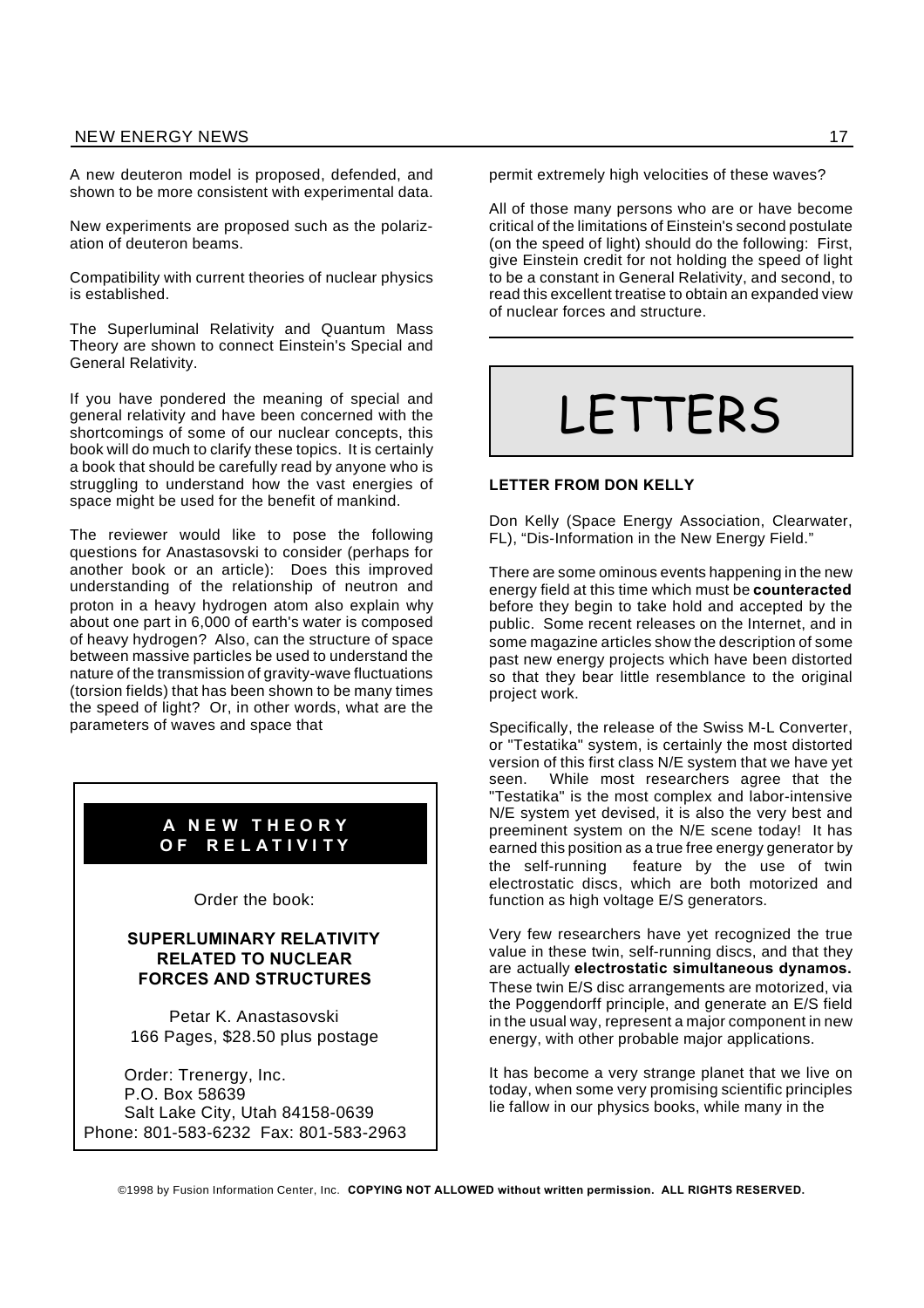science establishment go along chasing the Hot Fusion fiasco.

The Swiss M-L Converter is also unique as being the only hybrid type of N/E system, (dynamic and solid-state) in which "free" high voltage is reduced to useful voltage and amperage levels. Although its non-inductive D.C. output may be seen as a drawback to some, it is quite easy to use an inverter at the output terminals to convert the system to A.C. operation.

A major distortion shown in the Internet release of 2/2/98, is the information that radioactive radium chloride can be used within multiple capacitors associated with the "Testatika", **a claim which is totally absurd!**

In all the information already received over the past fifteen years, from both inside and outside of "Methernitha" the commune group which has evolved the "Testatika, there was never any indication that any type of radioactive material was ever used, or even contemplated, for its operation! Such a belief and presentation of this major "Testatika' system has absolutely no merit, and **is viewed as a blatant attempt to "put down", both this specific project work, and the new-energy field in general**. It has now become clear that the "Testatika" functions quite well and continuously using high electrostatic voltage and the conversion of high E.S. down to useful output levels.

Another error in this Internet release of 2/2/98, is the depiction of the twin E/S discs and their motorization and generating functions, which discloses twin horseshoe magnets and their associated windings in close interacting proximity to the twin E/S discs. This information was taken from an early study (1984) in "Magnets" magazine of that approximate date.

These were the early days in the study of the Swiss M-L converter, ie: "Testatika", which were later to be shown to be incorrect. If "rogue" researchers choose to "lift" items from various sources, it should be "real" and that works!!

#### **LETTER FROM SCOTT CHUBB**

I've started a WEB site where Talbot and I will be listing some of our papers. I'd appreciate it if you would publicize the site. The site address is:

http://www.angelfire.com/va/schubb

At the present time, the site includes an unpublished paper that provides a nice introductory discussion of our theory and of on-going experiments that are being conducted to test it.

Cheers, **SCOTT** 

Dr. Scott R. Chubb Code 7252 Naval Research Laboratory Washington, D.C. 20375-5351 Phone: 202-767-5270, FAX: 202-767-3303 Email: chubb@ccf.nrl.navy.mil chubb@neptune.nrl.navy.mil

#### **LETTER FROM REED HUISH**

Here is the summary on our web-site that we have used for a few years:

Zenergy Corporation was founded to commercially develop and market globally a range of revolutionary energy technologies, with the aim of providing a foundation for the peace, health, and prosperity of all people and for a sustainable world that supports all life.

Zenergy's capabilities include a wide range of services, including intellectual property protection, development finance, corporate structures, tax planning, licensing, marketing, and forming strategic partnerships for manufacture and sales. Zenergy's plans include a well proven, high leverage route for rapid deployment of technology worldwide.

For an update:

Over the last five years, the partners of Zenergy have invested in about a dozen advanced energy technologies, none of which resulted in an independently-proven excess energy prototype. Early in 1998 we modified our investment criteria to only support technologies with a demonstrable over-unity prototype. **To reflect this emphasis on working hardware, we also offer a \$100,000 Challenge for any scientist who can demonstrate such a prototype.**

While we do not fund theoretical work at this time, our future plans do include establishing one or more laboratories to fund and develop a range of advanced technologies.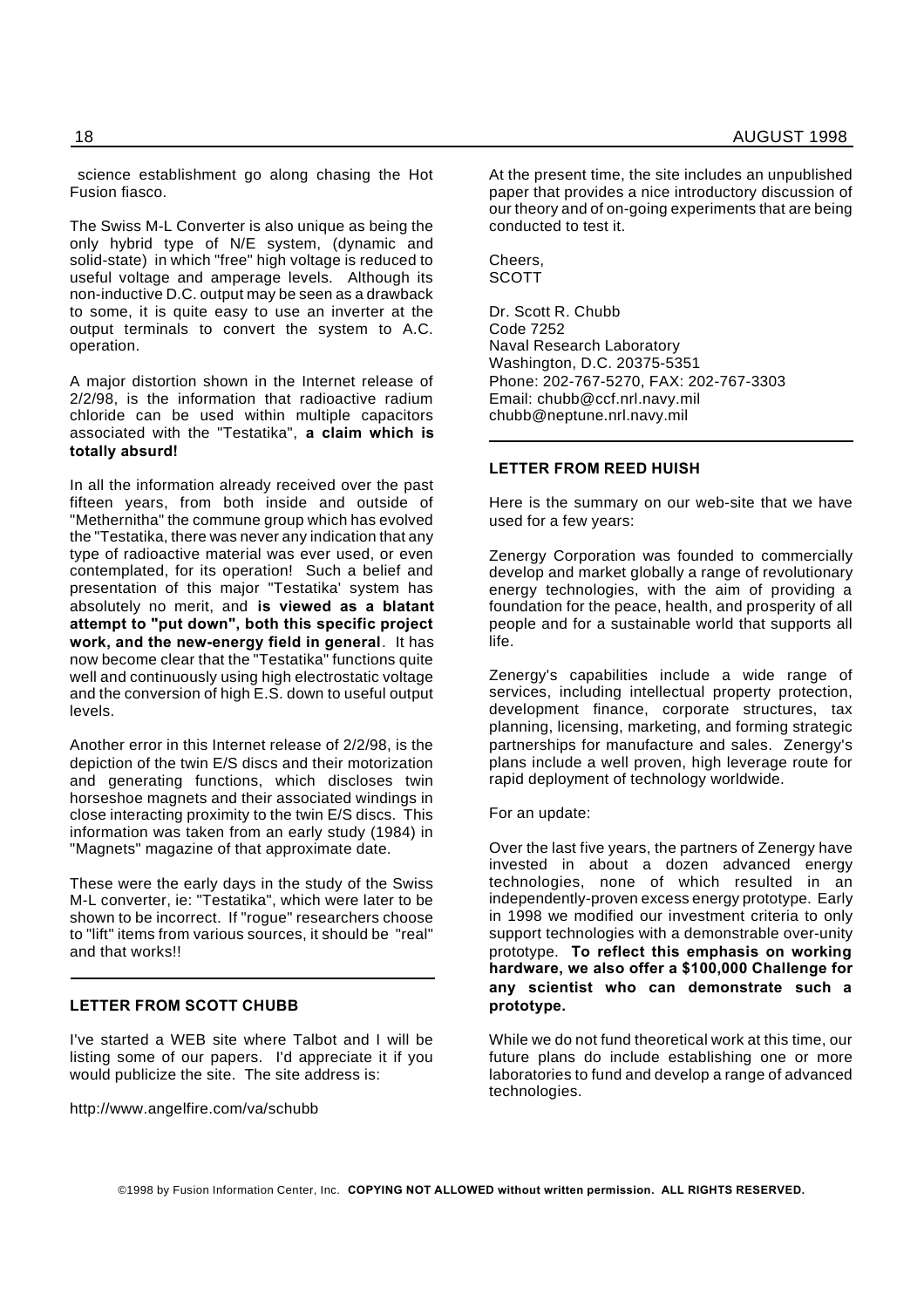Further details about our background and programs can be found at our web-site at http://zenergy.com

Reed N Huish, President & CEO Zenergy Corporation Post Office Box 73, Chandler Arizona 85244 Phone: 602.814.7865 Fax 602.821.0967 Direct Email: mailto:reed@zenergy.com General Email: mailto:info@zenergy.com Internet: http://zenergy.com

# *Meetings*

#### **INE NEW-ENERGY SYMPOSIUM August 14-15, 1998**

Meeting will be held at the University of Utah Union Building on Friday and Saturday, August 14- 15, 1998. Cost \$150 at the door. Special prices for students.

All papers accepted for presentation will be published in the *Journal of New Energy*. The journal will be available shortly after the conference.

The editorial staff of the *Journal of New Energy* have selected the papers to be presented. Author's will have from 30 minutes to one hour for their presentations.

#### **18th International Symposium on Discharges & Electrical Insulation in Vacuum**

August 17-21, 1998 Eindhoven, The Netherlands Hosted by the Eindhoven University of Technology

**Scientific Program**, Papers will be presented on all aspects of: Fundamentals of Discharges and Breakdown in Vacuum; Vacuum Discharge Devices and Applications; and Vacuum Insulation Technology and Applications.

**Mini-Courses** held parallel with conference: Diagnostics for Vacuum Devices, and Production Technology for Vacuum Insulated Devices

A **technical exhibition** will be held featuring components and systems in the area of vacuum discharge devices and vacuum insulated devices (e.g. vacuum switchgear, vacuum deposition and coating, X-ray and microwave tubes and other beam-devices, high-power devices, and equipment for analysis, monitoring and test purposes).

Hotel accommodation in downtown Eindhoven, a short distance from the University Conference Centre, is available through the EUT Conference office at reduced rates.

**Correspondence** should be sent to: Carla Schreurs Congress Office ISDEIV'98, Aud.2.26 Eindhoven Univ. of Technology P.O. Box 513 5600 MB Eindhoven, The Netherlands

phone: (011)-31-40-247-4849 fax: (011)-31-40-245-8195 E-mail: C.L.A.Schreurs@ieb.tun.nl Website: http://www.ele.tue.nl/evt/isdeiv/

#### **MARCH FOR PEACEFUL ENERGY**

October 24, 1998 WASHINGTON, D.C.

Organized in support of the "Million Solar Rooftop" promise President Clinton made at the last Earth Summit, the March for Peaceful Energy has been embraced by a wide range of solar, new energy and anti-nuclear coalitions.

The March for Peaceful Energy aims to hold President Clinton to his promise and pressure Congress in creating a similar program to the one which gave birth to the microchip in the 50's, massively reducing cost of production.

The March is being organized by students at the University of Maryland College Park. They have taken full advantage of the Internet by designing a terrific website. The word has quickly gotten around, building strong grassroots support. Already an impressive list of speakers and performers have lent their names to the rally. A dozen other alternatives energy events are being planned for October 24th around the world. The DC March organizers plan to bring focus to all of them via comlinks and teleconferencing.

America has become complacent about energy issues. We have been lulled into a false security by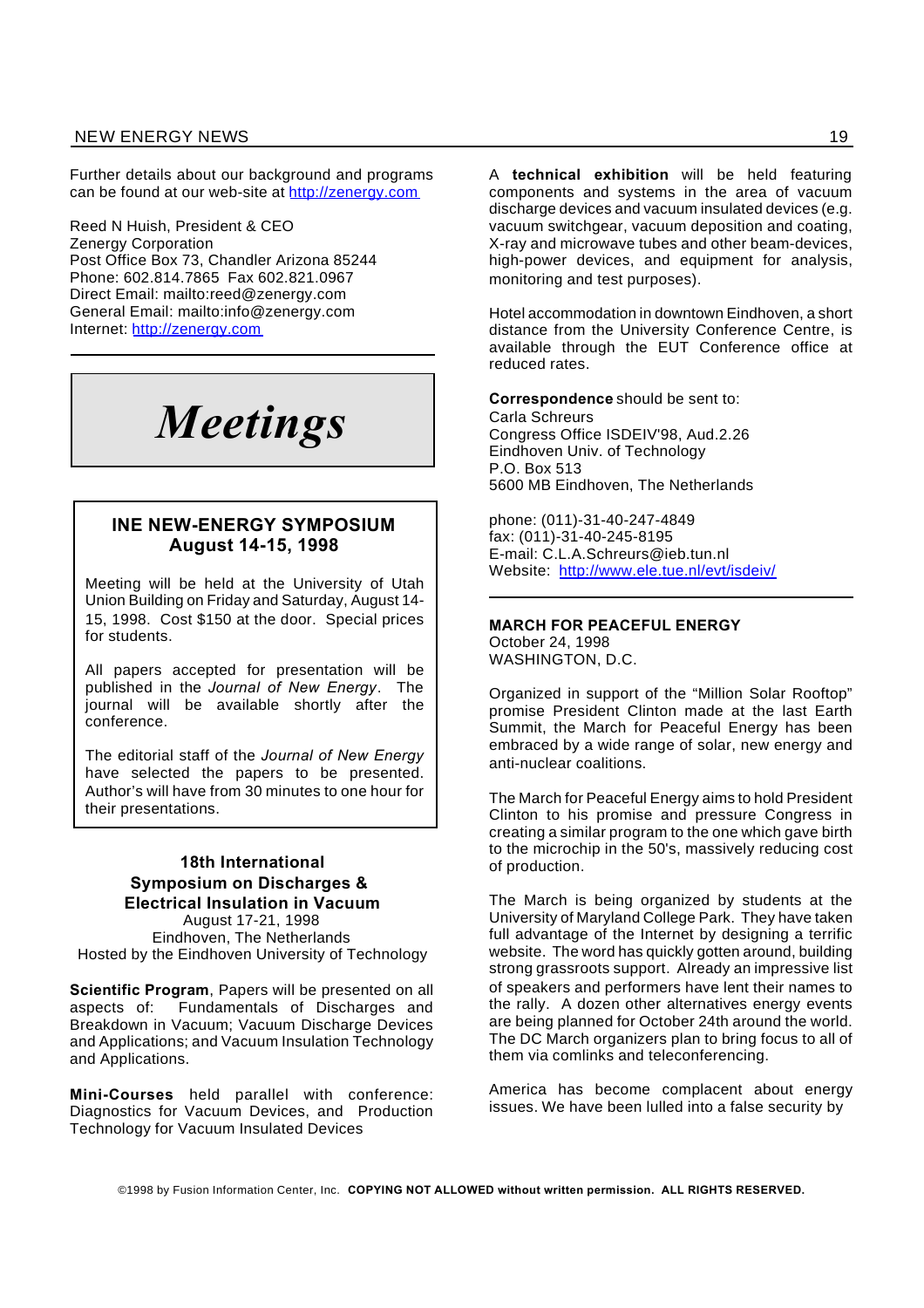low oil prices and a moratorium on nuclear plant construction. But the urgent need to retrofit the existing energy infrastructure still lies ahead. A recent air quality crisis in Europe and India's nuclear tests have rekindled a spirit of activism. Taking it to the streets has always proven effective when all else fails.

Energy is at the root of increased standards of living for all. The development of safe and clean power providing electricity to suburban homes and remote locations alike should be priority in Washington.

*Contributions to the march should be made out to SC Solar. We are still looking for additional sources of sponsorship. Currently we are in need of organizations or individuals to help the cause by mobilizing people in their specific areas.*

Listen to **The COSMIC CONNECTION** A unique Tech-Art transformational tool

A technique which may:

 $\triangle$  Reduce and "lift" stress  $\triangle$  Give a sense of safety and well-being  $\blacklozenge$  Nourish creative thought and action

 $\triangle$  Increase spiritual awareness  $\triangle$  Stimulate verifiable brain-mind coherency  $\blacklozenge$  Lighten the burdening effects of gravity  $\stackrel{\bullet}{\blacktriangleright}$  Provide a Direct Connection with evolving universe Holograms through the audible output of a multi-octave Gravity Wave Sensor Array. Pitched to the Standard Musical Scale.

(This audio tapes gives a general sense of the potentials. Live is much more powerful.)

Bill Ramsay's workshop says: The device used consists of a compact array of a number of individual gravity-wave sensors, each selected to form parts of harmonious musical chords and provide a "topographical" sampling of universe-wide influences as these are mirrored by minute fluctuations in the earth's gravity field. It is thought that every cell in the human body is subject to these influences, which are usually below the thresholds of conscious awareness. The audible output of this array are thought to form a synergistic connection with these influences, thereby allowing conscious awareness of this "cosmic connection."

Cost: \$10.00 plus \$2 shipping & handling. Audio Tape c/o FIC, P.O. Box 58639, Salt Lake City, UT 84158 - 0639.

CONTACT:

Richard Lasken, President of DC Solar c/o University of Maryland College Park Box 73 College Park, MD 20742 (301) 345-3454 E-mail: PlantSeedK@aol.com http://www.index.com/peace

#### **SECOND INTERNATIONAL SYMPOSIUM ON CONSCIOUSNESS, NEW MEDICINE AND NEW ENERGY**

November 26-27, 1998 Ibuka Hall, Waseda University Tokyo, Japan

Symposium slogan: Toward New Human Civilization

The Second International Symposium on Consciousness, New Medicine, and New Eneryg will bring together scientists and scholars from Japan and elsewhere to discuss their pioneering work and raise new questions for further research on the interrelationship of consciousness, matter and energy, complimentary and intergrative medicine, and new energy technologies.

Research in these frontier areas challenges the dominant scientific paradigm, but new scientific worldview and paradigm had appeared at the first symposium. This second symposium will help facilitate this new paradigm, based on wholeness which is important for the future of humanity and the whole earth.

Contact: Mr. Hideo Hirano, symposium secretary at: Tel/Fax: 0426-65-9371

#### **STAIF BREAKTHROUGH PROPULSION PHYSICS SESSIONS**

CALL FOR PAPERS:

The Breakthrough Propulsion Physics sessions in the **Conference on Applications of Thermophysics in Microgravity and Breakthrough Propulsion Physics**, will be held as part of the Space Technology & Applications International Forum (STAIF-99), January 31 - February 4, 1999, in Albuquerque, NM. The website for more information is http://www-chne.unm. edu/isnps/isnps.htm. The abstract contributors should E-Mail or call the author when an abstract is sent so we can be looking for it. Thanks.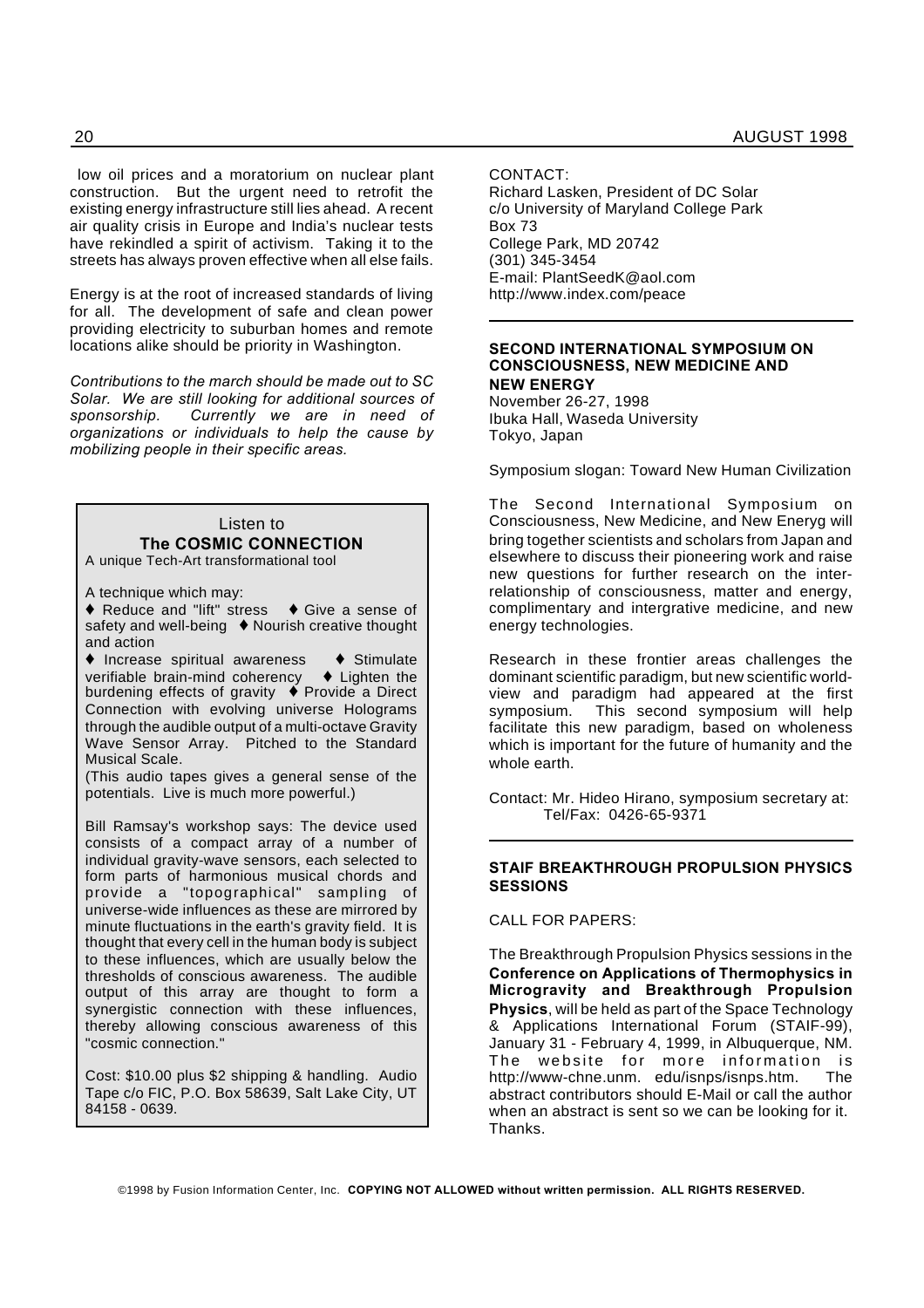Sessions: EMERGING PHYSICS TOWARD PROPELLANTLESS PROPULSION

Alan Holt,

Chair, NASA Johnson Space Center, DanieL C. Cole, Co-Chair, IBM Microelectronics

EMERGING PHYSICS TOWARD HYPER-FAST SPACE TRAVEL

Catherine Asaro, Chair, Molecudyne Research Claudio Maccone, Co-Chair, Alenia Spazio

EMERGING PHYSICS TOWARD BREAKTHROUGH SPACECRAFT POWER

Dave Goodwin,

Chair, U. S. Department of Energy, Office of High Energy & Nuclear Physics F.

Michael Serry,

Co-Chair, Digital Instruments Inc.



The following companies (listed alphabetically) are commercializing cold fusion or other enhanced energy devices: [Listings with your additional copy, or boxed, for small annual service fee.]

#### **COMPANY**: PRODUCT

**American Pure Fusion Engineering and Supply**: Warren Cooley, 1-800-789-7109 or 503-585-6746. Email to: Coolwar@aol.com

**Clustron Sciences Corp.**: Contact: Ron Brightsen, 703-845-8531.

**ENECO**: is in the business of commercializing the exciting new field of low energy induced nuclear reactions in solids via patent licensing, joint-ventures, and co-operative research. ENECO, University of Utah Research Park, 391-B Chipeta Way, Salt Lake City, Utah 84108 USA. Contact Fred Jaeger, Voice 801-583-2000, Fax 801-583-6245. Email: jaeger@ENECO-USA.com

**E-Quest Sciences**: Contact Russ George, FAX 415-851-8489.

**Fusion Information Center (FIC)**: Research and development of new energy systems. The world's most complete resource depository for cold fusion research information, as well as other new energy research including zero-point energy; space energy research; electronic, electromagnetic, and mechanical over unity devices and transmutation. We are the publishers for *New Energy News*, and *the Journal of New Energy.* Voice 801-583-6232, Fax 801-583-2963. Contact Hal Fox.

**German Association for Vacuum Field Energy**: DVS-Secretariat, Feyermuehler Str. 12, D-53894 Merchernich, Germany. Tel: 011-49/(0)2443-8246 Fax: 011-49/(0) 2443-901880 E-mail: dvs@gptec.com Internet: www.gptec.com/dvs.

**Holotec AG**: Clean Energy Technology, contact André Waser, Gen. Mgr., Bireggstrasse 14, CH-6003, Luzern, Switzerland. Phone 011 41-41 360 4485, or Fax 011 41- 41 360 4486.

**Hydro Dynamics, Inc**.: Rome, Georgia. Contact James Griggs, Voice 706-234-4111 Fax 706-234-0702.

**JET Energy Technology, Inc.**: Weston, MA. Contact Dr. Mitchell Swartz, Voice 617-237-3625. Fax 617-237- 3625.

**Labofex, Experimental and Applied Plasma Physics**: Ontario, Canada. Contact Dr. Paulo N. Correa. Tel 905-660-1040 Fax 905-738-8427

**Magnetic Power Inc.**: Sebastopol, CA. Contact Mark Goldes, voice 707-829-9391, Fax 707-829-1002.

**Nova Resources Group, Inc**.: Denver, CO. Call Chip Ransford, Phone 303-433-5582.

**Trenergy, Inc.,** has acquired rights to develop and produce a new-type of thermal power based on the controlled production of clean nuclear reactions from plasma injected transmutation. Contact through P.O. Box 58639, Salt Lake City, UT 84158- 0639, Voice 801-583-6232, Fax 801-583-2963.

**UV Enhanced Ultrasound**: Hong Kong. FAX 852-2338-3057.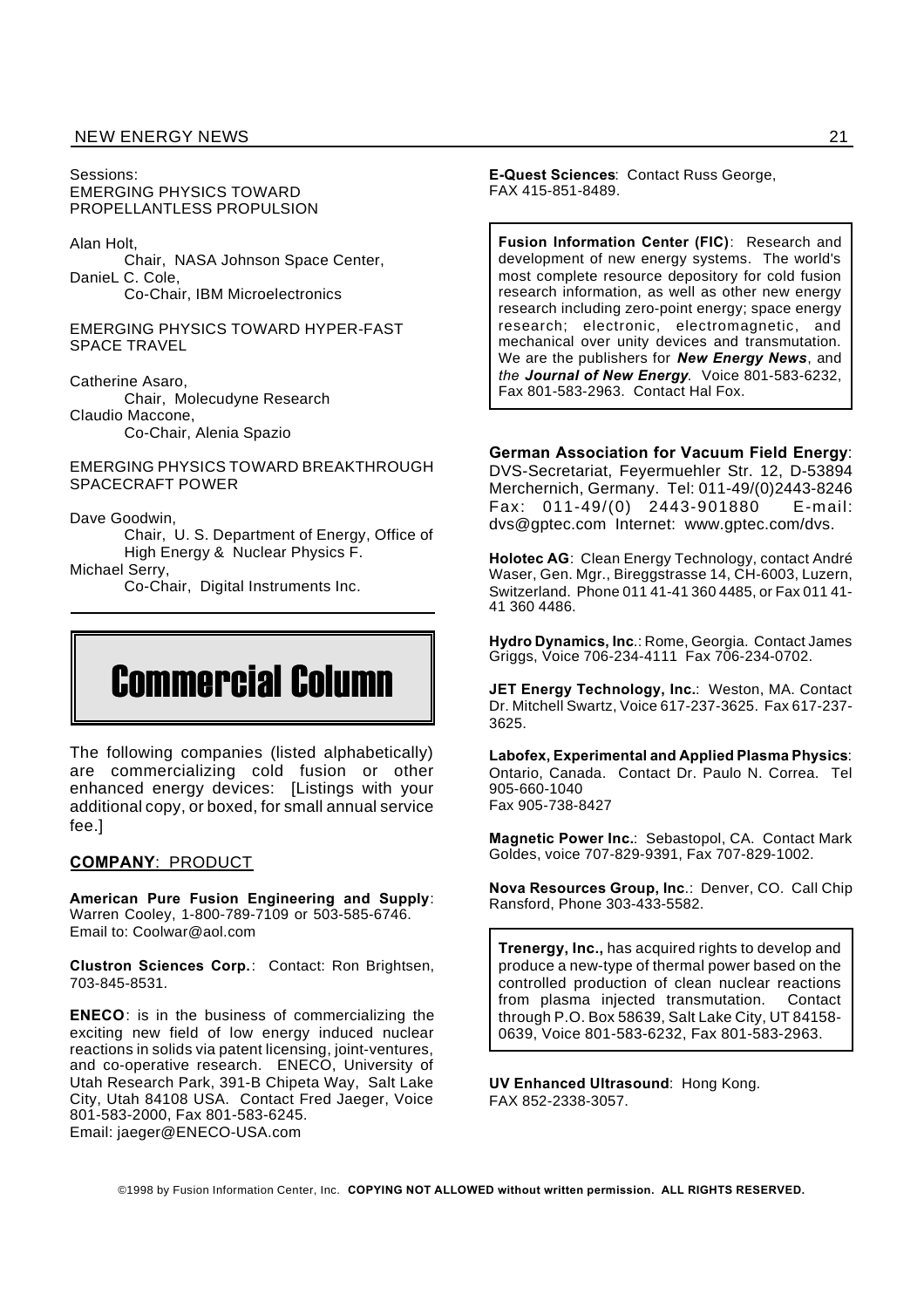**"YUSMAR"- Scientific-Commercial Company:** President: Dr. Yuri S. Potapov, 277012 Kishinev, Moldova. Phone and Fax 011-3732-233318.

**Zenergy Corp.**: Founded in 1996 to facilitate the introduction of commercially viable energy alternatives. 390 South Robins Way, Chandler, AZ 85225. Contact Reed Huish, 602-814-7865, Fax 602-821-0967, e-mail: info@zenergy.com

Note: The Fusion Information Center has been acting as an information source to many of these companies. We expect to augment our international service to provide contacts, information, and business opportunities to companies considering an entry into the enhanced energy market.

#### **INFORMATION SOURCES**

Academy for New Energy (ANE) 216 Commerce Drive, Ste. 4, Fort Collins, CO 80524. Tel. 970-482-3731

*ANE Newsletter*, quarterly publication of ANE, edited by Robert Emmerich.

*Advanced Energy Network Newsletter*, quarterly. Advanced Energy Network, P.O. Box 691, Rondebosch 7700 Capetown, Rep. South Africa.

*Antigravity News and Space Drive Technology*, bimonthly newsletter, pub. J.E.Cox Enterprise, P.O. Box 655, Marietta, GA 30061-655 (Phone 770-218-9693). Per year \$36. U.S., \$48 foreign.

*Cold Fusion Times,* quarterly newsletter published by Dr. Mitchell Swartz, P.O. Box 81135, Wellesley Hills MA 02181.

Home Page: http://world.std.com/~mica/cft.html

*Cycles*, a R&D newsletter, published by Dieter Soegemeier, Editor, GPO Box 269, Brisbane, QLD.4001, Australia. Phone/Fax: +61 (0)7 3809 3257.

*Electric Spacecraft Journal*, quarterly, edited by Charles A. Yost, 73 Sunlight Drive, Leicester, NC 28748.

*Electrifying Times*, 3/year magazine. 63600 Deschutes Market Rd, Bend, OR 97701 541-388-1908, Fax 541-388-2750, E-mail <etimes@teleport.com> www.teleport.com/~etimes/

*Elemental Energy*, monthly newsletter, edited by Wayne Green, 70 Route 202N, Petersborough, NH 03458. Email: <design37@aol.com>

*Fusion Facts* has become a section in the *Journal of New Energy*.

*Fusion Technology,* Journal of the American Nuclear Society, edited by Dr. George Miley, 555 N. Kensington Ave., La Grange Park, IL 60525.

*Future Technology Intelligence Report*, monthly newsletter, making available technological information now omitted from establishment media. Back issues available at substantially lower cost on the InterNet at <www.tarapublishing.com> FTIR, P.O. Box 423652, San Francisco, CA 94142-3652.

*Infinite Energy,* bi-monthly magazine. P.O. Box 2816, Concord, NH 03302-2816. Voice: 603-228-4516. Fax: 603-224-5975

E-mail 76570.2270@compuserve.com

**Institute for New Energy (INE),** organization to promote and help find funding for new energy research. Visit our **Home Page**: www.padrak.com/ine/ which contains many important scientific papers and current reports on all areas of research.<br>E-mail: halfox@slkc.uswest.net halfox@slkc.uswest.net or ine@padrak.com Salt Lake City, Utah. Voice 801-583-6232, Fax 801-583-2963. *New Energy News* monthly newsletter for INE, highlighting the research and

development in the worldwide new energy arena. Edited by Hal Fox.

*Journal of New Energy***,** quarterly, presenting papers representing the new areas of energy research, leading-edge ideas in the development of new energy technology, and the theories behind them. Published by the Fusion Information Center, Inc. Editor: Hal Fox. Address & phone above.

KeelyNet BBS - Jerry Decker, 214-324-3501 Internet: www.keelynet.com E-mail: jdecker@keelynet.com

*Planetary Association for Clean Energy Newsletter*, quarterly, edited by Dr. Andrew Michrowski. Bronson Ave, # 1001, Ottawa, Ontario K1R 6G8, Canada. Web page: http://energie.keng.de/~pace

*Positive News* and *Living Lightly*, quarterly, edited by S. Crockett-Burrows. The Six Bells, Bishops Castle, Shropshire SY9 5AA UK. Tel: (01588) 630-121 / 122

*Space Energy Journal*, quarterly, edited by Jim Kettner & Don Kelly, P.O. Box 1136, Clearwater, FL 34617- 1136.

The above list of commercial and information sources will be growing. New listings will be added as information is received. Send information to *NEN*, P.O. Box 58639, Salt Lake City, UT, 84158.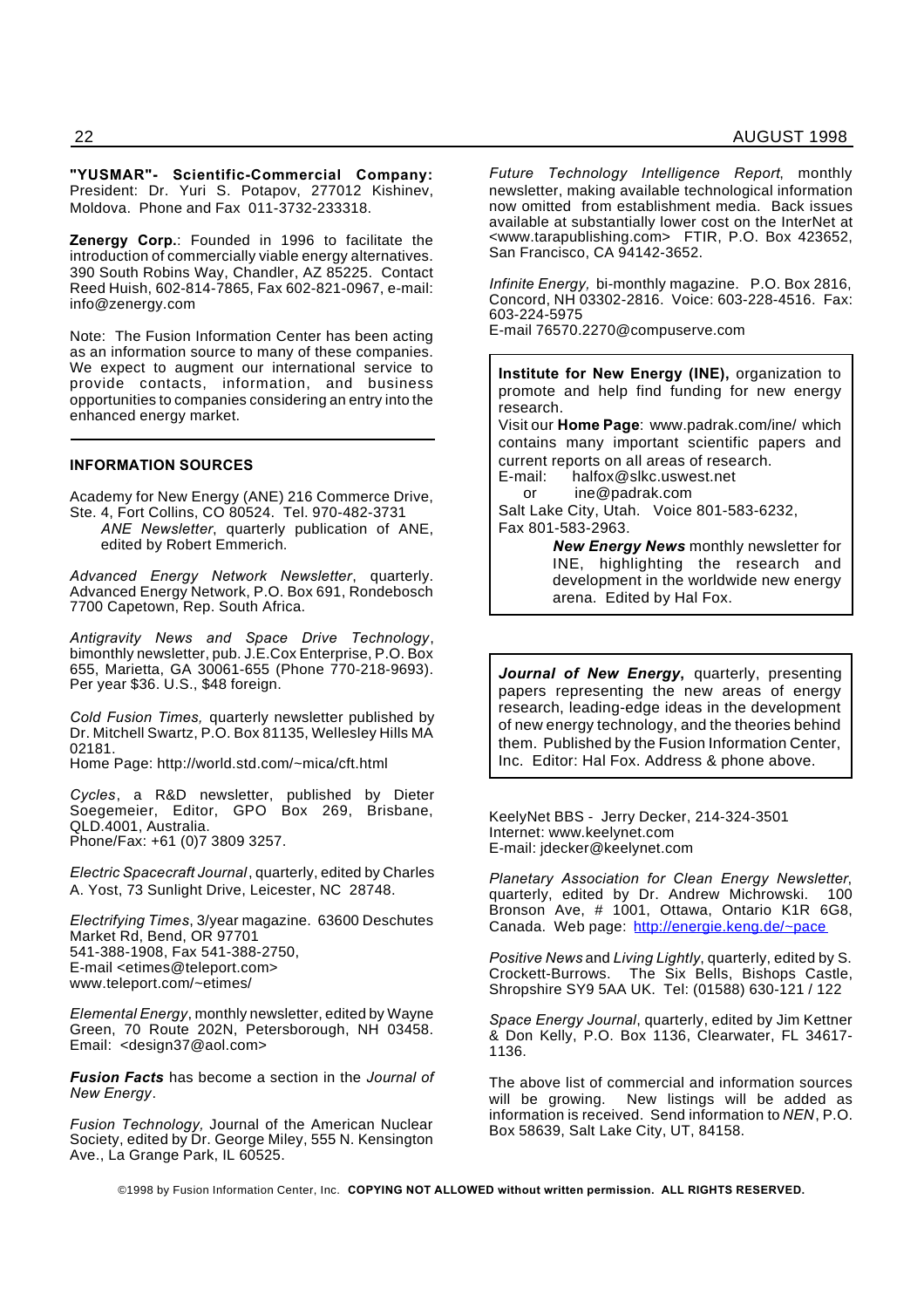| <b>FRIDAY</b>   |                                     | <b>SATURDAY</b>             |                                                                   |
|-----------------|-------------------------------------|-----------------------------|-------------------------------------------------------------------|
| <b>TIME</b>     |                                     | <b>TIME</b>                 |                                                                   |
| $8:00 - 8:30$   | <b>REGISTRATION</b><br>& WELCOME    | 8:00-8:30                   | <b>REGISTRATION</b><br>& WELCOME                                  |
| $8:30 - 9:30$   | <b>TOM BEARDEN</b>                  | $8:30 - 9:15$               | <b>MORAY KING</b>                                                 |
| $9:30 - 10:15$  | <b>TOBY GROTZ</b>                   | $9:15 - 10:00$              | <b>DAVID YURTH</b>                                                |
| $10:15 - 10:45$ | <b>BREAK/SNACK</b>                  | $10:00 - 10:30$             | <b>BREAK/SNACK</b>                                                |
| $10:45 - 11:30$ | <b>GARY JOHNSON</b>                 | $10:30 - 11:15$             | <b>CHUCK BENNETT</b>                                              |
| $11:30 - 12:15$ | <b>DON REED</b>                     | $11:15 - 12:00$             | ED PANGMAN                                                        |
| $12:15 - 1:30$  | <b>LUNCH</b>                        | $12:00 - 1:30$              | <b>LUNCH</b>                                                      |
| $1:30 - 2:15$   | <b>PAUL BROWN</b>                   | $1:30 - 2:15$               | <b>PAUL BROWN</b>                                                 |
| $2:15 - 3:00$   | <b>HAL FOX / JIN</b>                | $2:15 - 3:00$               | <b>HAL FOX</b>                                                    |
| $3:00 - 3:30$   | <b>BREAK/SNACK</b>                  | $3:00 - 3:30$               | <b>BREAK/SNACK</b>                                                |
| $3:30 - 4:15$   | PAT BAILEY                          | $3:30 - 4:15$<br>$4:15 - ?$ | <b>AUTHOR'S ROUNDTABLE &amp;</b><br><b>ATTENDEE PARTICIPATION</b> |
| $4:15 - 5:00$   | <b>MEMBERSHIP</b><br><b>MEETING</b> |                             |                                                                   |
|                 |                                     |                             |                                                                   |

#### **TENTATIVE SCHEDULE FOR INE SYMPOSIUM**

7:00 - 9:00 NETWORKING WITH SELECTED AUTHORS

Papers to be presented as handouts: Wingate Lambertson Hans Petermann